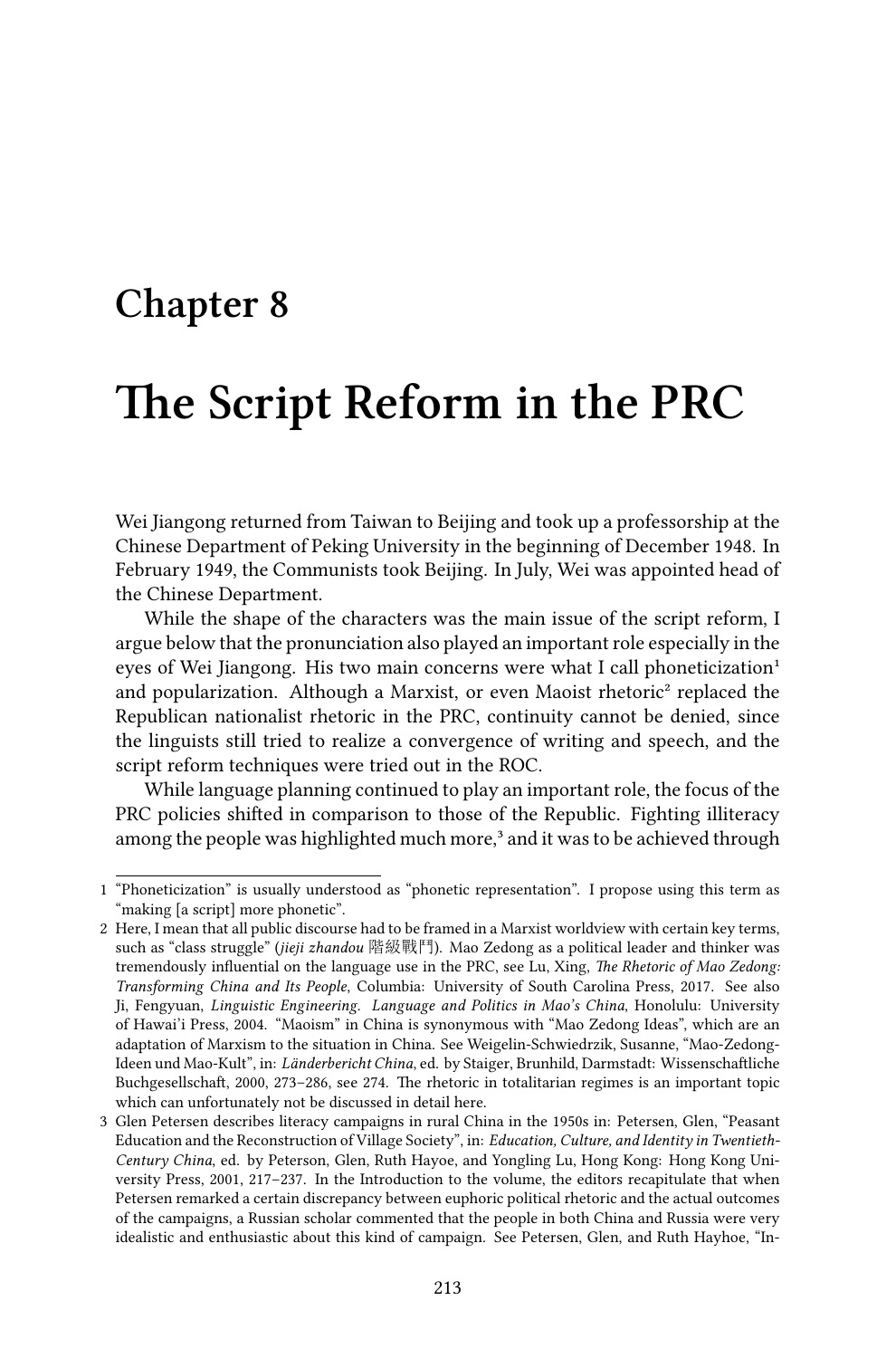script reform.<sup>4</sup> This script reform, however was set out to be less radical or at least very different from the abolition of the characters that Wei Jiangong and Qian Xuantong had envisioned in 1923 and 1925, respectively.<sup>5</sup>

The American Linguistics Delegation<sup>6</sup> to the PRC in 1974 summarized the aims of the language reforms as following:

The Language reform movement has three aspects (1) the simplification of characters, that is, reduction in the number of strokes in Chinese characters and elimination of variants and unnecessary characters; (2) the popularization of the common speech, Putonghua; and (3) the creation and popularization of a national phonetic alphabet.<sup>7</sup>

Wei Jiangong became one of 26 members of the Chinese Script Reform Association (Zhongguo wenzi gaige xiehui 中國文字改革協會) in October 1949 and began his work on the script reform.<sup>8</sup> These activities included participating in the Symposium on frequently used characters (Changyongzi zuotanhui 常用字 座談會) that compiled a list of frequently used characters. In parallel with script planning activities, Wei Jiangong became the head of the New China dictionary society (Xinhua cishushe)⁹ and "specialized member" (*zhuanmen weiyuan* 專門 委員) of the Chinese Academy of Science (Zhongguo kexueyuan 中國科學院) in 1950 and a member of the Jiusan society (Jiusan xueshe). $10$ 

The name Jiusan society is derived from Japan's defeat on September 3, 1945. Wei Jiangong's membership hints at his role in the PRC vis-à-vis the Communist Party of China. The Jiusan society, as well as other "democratic parties and groups" (*minzhu dang-pai* 民主黨派) were founded before the ascension of the CCP to power. During the second "United Front" (1936–1945) they cooperated with the CCP. After 1949, they were "redesigned for individuals for whom vio-

troduction", in: *Education, Culture, and Identity in Twentieth-Century China*, ed. by Peterson, Glen, Ruth Hayoe, and Yongling Lu, Hong Kong: Hong Kong University Press, 2001, 1–21, see 7.

<sup>4</sup> The promotion of a standard language and of Hanyu Pinyin also need to be seen in the context of increasing literacy. Vilma Seeberg demonstrated that language policy was only a tiny aspect in the education policy of the PRC. Political and socio-economical factors actually played a much more important role in the success of schooling. During the government of radical factions (1958–1962 and 1966-75), less then one percent of all primary school students attained functional literacy. In other time periods, 55–57% attained functional literacy. It also must be added that definitions of literacy can vary. See Seeberg, Vilma, *Literacy in China: The Effect of the National Development Context and Policy on Literacy Levels, 1049–79* (1990), 274, 278–279.

<sup>5</sup> See Wei Jiangong 魏建功, "Cong Zhongguo wenzi de qushi lun hanzi (fangkuaizi) de yingai feichu" (2001). and Qian Xuantong 錢玄同, Hanzi geming (1923). This was discussed in Chapter 2.

<sup>6</sup> The Delegation was dispatched by the Committee on Scholarly Communications with the People's Republic of China (CSCPRC) after an agreement between the CSCPRC and the China Association for Science and Technology (CAST, Zhongguo kexue jishu xiehui 中国科学技术协会).

<sup>7</sup> Lehmann, Winfried P. (ed.), *Language and Linguistics in the People's Republic of China*, Austin & London: University of Texas Press, 1975, 41.

<sup>8</sup> Cao Da 曹达, "Wei Jiangong nianpu" (1996), 15.

<sup>9</sup> As already described in chapter 6.2 on page 179, this happened at Ye Shengtao's invitation. Wei Jiangong approached Ye with his plan to compile a dictionary, and Ye convinced him to take on the compilation himself. The individual idea of Wei Jiangong to compile a new reference work produced the most influential and widely used dictionary in the PRC: The *Xinhua zidian*. See chapter 6 beginning on page 157.

<sup>10</sup> Cao Da 曹达, "Wei Jiangong nianpu" (1996), 16.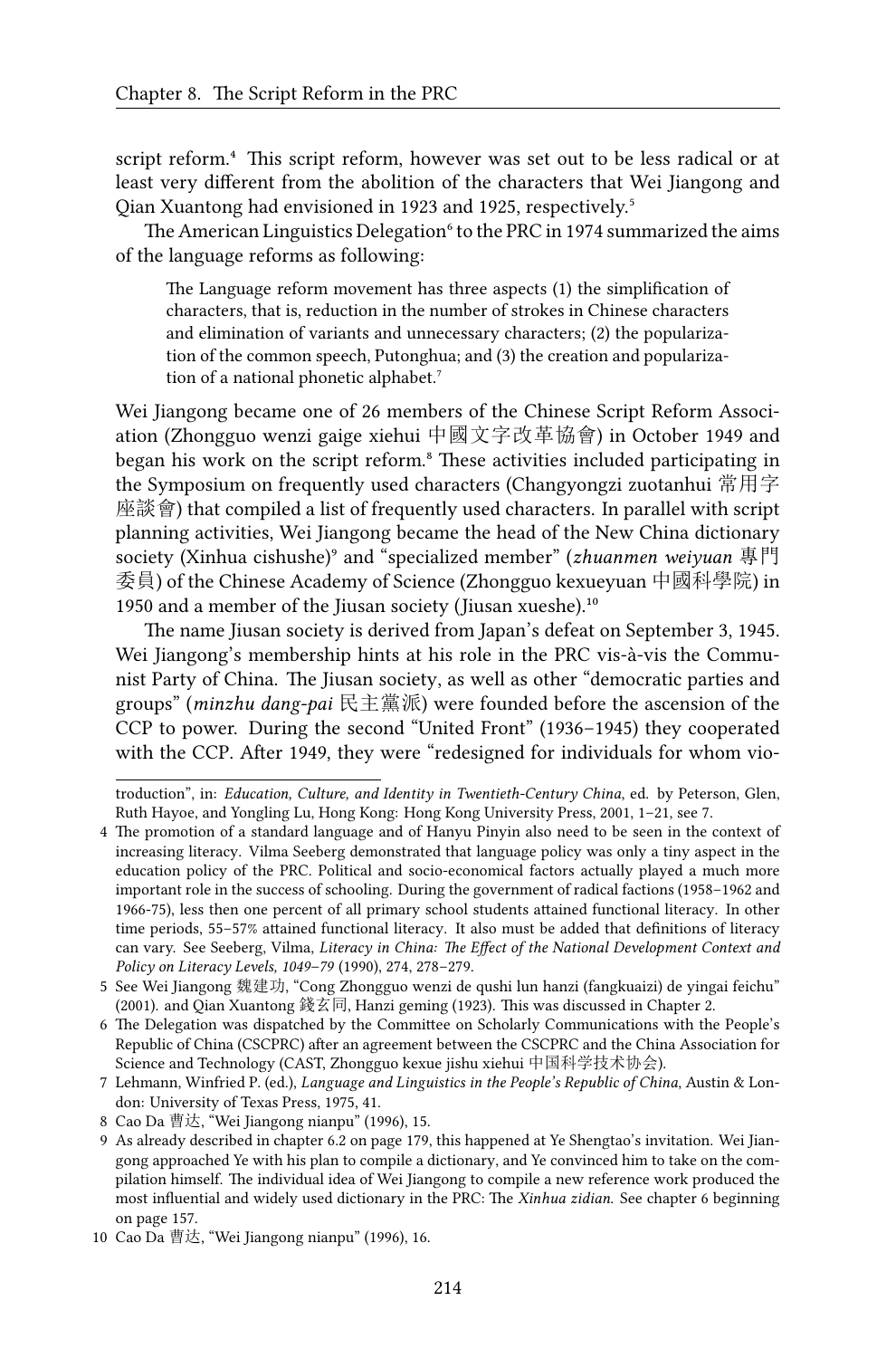lent repression could presumably be avoided."<sup>11</sup> United front work, i.e. rallying allies of the CCP for a common cause, became a core characteristic of Chinese socialism, and the Jiusan society, like the other "minor parties and groups", became institutionalized within the framework of the CCP government.<sup>12</sup> The members of the Jiusan society were mostly scholars, intellectuals and academics. Li Jinxi, for example, was a member too; membership could be acquired through recommendation. By organizing the scholars in the Jiusan society, the CCP simultaneously kept them close and at arm's length, acknowledging their importance for policymaking as well as a threat as potential critics.<sup>13</sup>

In the following years, Wei Jiangong participated in many conferences, meetings and activities concerning the script reform and a transcription scheme for the characters. He was also involved in drafting the plans for the simplification, and he was also involved in creating a new phonetic transcription. For example, in June 1951, he participated in the Symposium about the problem of phonetic transcription of the Chinese characters (Hanzi zhuyin pinyin wenti zuotanhui 漢子 注音拼音問題座談會). The endeavor to construct a new phonetic transcription led to the official promulgation of Hanyu Pinyin in 1958.<sup>14</sup> The symposium was organized by the Chinese Script Reform Research Committee (Zhongguo wenzi gaige yanjiuhui 中國文字改革研究會), one of the numerous committees Wei Jiangong was a part of. Heading this committee was the minister of education, philosopher and philologist Ma Xulun 馬敘倫 (1885–1970).<sup>15</sup>

<sup>11</sup> Seymour, James D., *China's Satellite Parties*, Armonk, NY: M. E. Sharpe, 1987, 25.

<sup>12</sup> Groot, Gerry, *Managing Transitions: The Chinese Communist Party, United Front Work, Corporation and Hegemony*, New York & London: Routledge, 2004, 14-15.

<sup>13</sup> I am very grateful to Dr. Henrike Rudolph for her advice and for directing my attention to literature about the Jiusan society.

<sup>14</sup> Zhou Youguang 周有光 [translated by Zhang Liqing 张立青], *Zhongguo yuwen de shidai yanjin* (2003), 104.

<sup>15</sup> The philosophy professor Ma Xulun played an important role in the development of Peking University in Republican times. He opposed Yuan Shikai's government together with his teacher Zhang Binglin (Taiyan), and supported Cai Yuanpei's bid to become Peking University chancellor. He was also one of the leading negotiators in the negotiations with the Duan Qirui government for the funding of the university in 1921. Weston, Timothy B., *The Power of Position: Beijing University, Intellectuals, and Chinese Political Culture, 1898-1929* (2004), 112, 113, 217. Ma took part in the Chinese People's Political Consultative Conference in 1949 as founding member of the China Association for Promoting Democracy (Zhongguo minzhu cujin hui 中國民主促進會). He subsequently held several PRC government positions, such as minister of education (1949–1952) and minister of higher education (1952–1954). Boorman, Howard L., "Ma Hsü-lun", in: *Biographical Dictionary of Republican China*, New York: Columbia University Press, 1970, 465–468.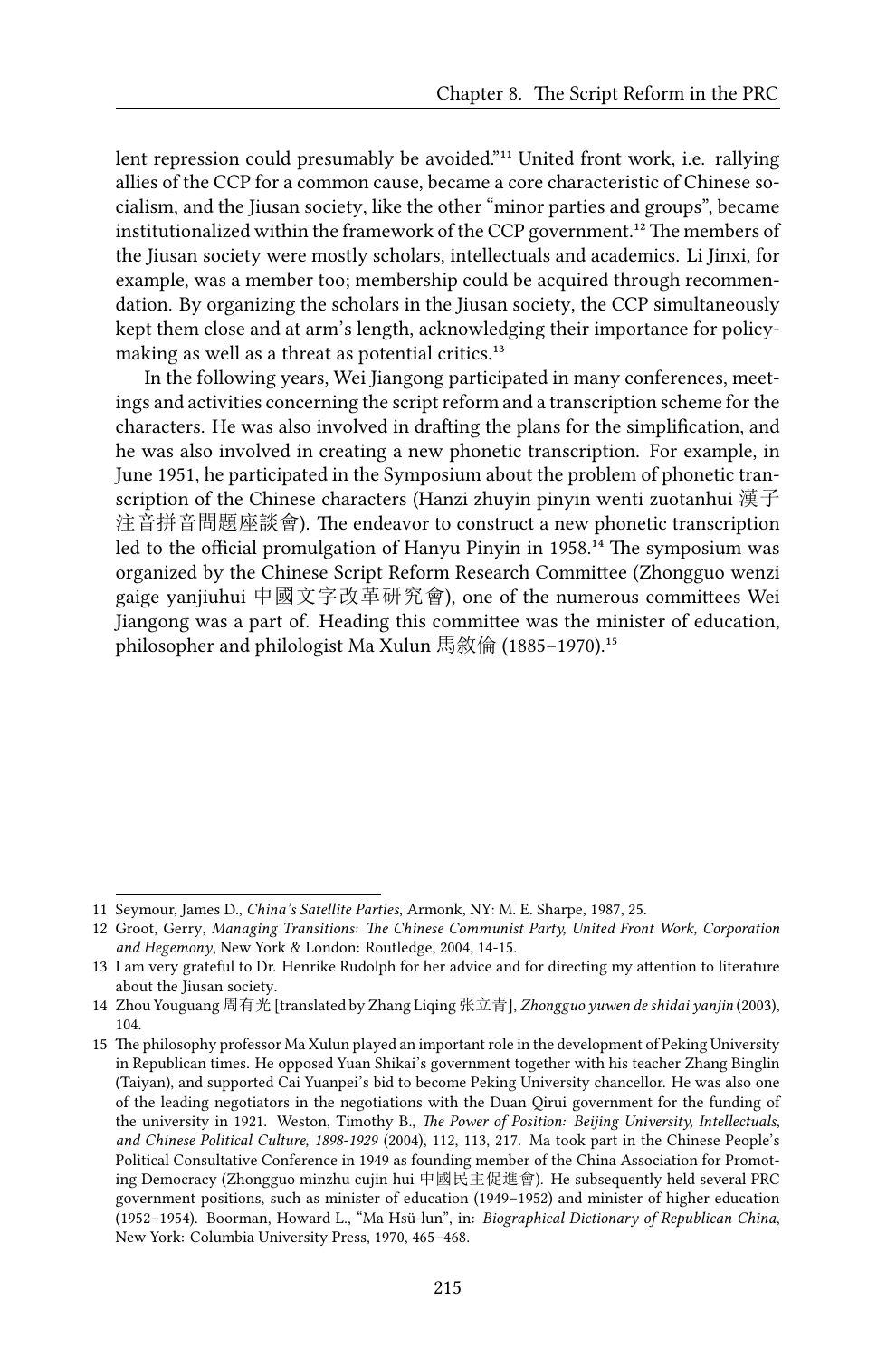The committee's vice-head was Wu Yuzhang 吳玉章 (1878–1966);<sup>16</sup> Wei Jiangong was one of the dozen members. Opening addresses at the inauguration of the Zhongguo wenzi gaige yanjiuhui were published in the first edition of the magazine "Chinese language and script" (*Zhongguo yuwen* 中國語文) from July 1952.<sup>17</sup> The magazine became an important mouthpiece for official language planning and linguistics. This first volume, for example, included articles from Li Jinxi, Luo Changpei, and others. It covered a vast range of linguistic topics from the script reform, folklore, grammar studies to transcription.

The opening addresses of Ma Xulun, Wu Yuzhang and Guo Moruo can be read as official guidelines for the committee members. They explicitly convey the directives of Mao Zedong for the script reform.<sup>18</sup>

Ma Xulun begins his speech at the inauguration of the Chinese script reform research committee (Zhongguo wenzi gaige yanjiuhui) by stating why a "script reform" is necessary ('文字改革'的要求):

[…] 象形文外已經有了形聲字,這就證明它已向聲符方面發展。因為象 形文的本身有限制性,所以它的發展也收到限制。到現在,各方面已感 到漢字不能適應新文化的需要和發展 […]19

[...] apart from pictographic script, there were already phono-semantic compound characters (*xingshengzi*) and this proves that it [= the script] already developed in the direction of phonetic signs (*shengfu* 聲符).<sup>20</sup> As pictographic scripts in general have their limitations, their development has limits. Until now, it can be felt in all areas that the Chinese characters cannot adapt to the requirements and developments of the new culture.

Ma Xulun continues, stating the script reform cannot be achieved too quickly and that characters cannot be abolished at once.<sup>21</sup> As it is a great task of cultural

- 17 I am very thankful to Prof. Chang Lung-chih for helping me locate it in Academia Sinica.
- 18 There is no direct record of Mao's words; they are always indirectly quoted. I return to the issue below on page 217 and on page 231.
- 19 Ma Xulun 馬敘倫, "Zhongguo wenzi gaige yanjiu weiyuanhui chenglihui kaihuici" 中國文字改革 研究委員會成立會開會辭 [Opening address at the founding session of the Chinese script reform research committee], in: *Zhongguo yuwen* 中國語文 [Chinese language and script] 1 (1952), 4.
- 20 *Shengfu* can also denote the phonetic component of a character or the initial. However, here, Ma Xulun refers to the whole script.
- 21 Secondary literature often perceives it as a failure that the original aim of replacing the characters with an alphabetic spelling was discarded over time. Compare Martin, Helmut, *Chinesische Sprachplanung* (1982), 81, 84, 95.

<sup>16</sup> Wu Yuzhang was a member of the Tongmenghui and of the early Kuomintang, studied abroad, especially in Japan and France, and he was involved in the work-study movement as an educator that enabled Chinese students to go to France between 1919 and 1921. He joined the Communist Party in 1925 and also stayed in Yan'an. See Levine, Marilyn A., *The Found Generation: Chinese Communists in Europe during the Twenties*, Seattle & London: University of Washington Press, 1993, 11, 236. Wu Yuzhang's leading role in PRC language and script policy cannot be overestimated, since he may have directed Mao Zedong's attention toward alphabetic, preferably roman spelling as early as in 1949. See Zhou, Qingsheng, "The Creation of Writing Systems and Nation Establishment: The case of China in the 1950s", in: *Language Policy in the People's Republic of China: Theory and Practice Since 1949*, ed. by Zhou, Minglang, Boston: Kluwer Academic Publishers, 2004, 55–70, see 59–60. He studied in Moscow and participated in the First Conference on the Romanization of Chinese in Vladivostok in 1931. Boorman, Howard L., "Wu Yü-chang", in: *Biographical Dictionary of Republican China*, vol. 3, New York: Columbia University Press, 1970, 465–467, see 466. Wu is discussed again below in section 8.2 on page 230.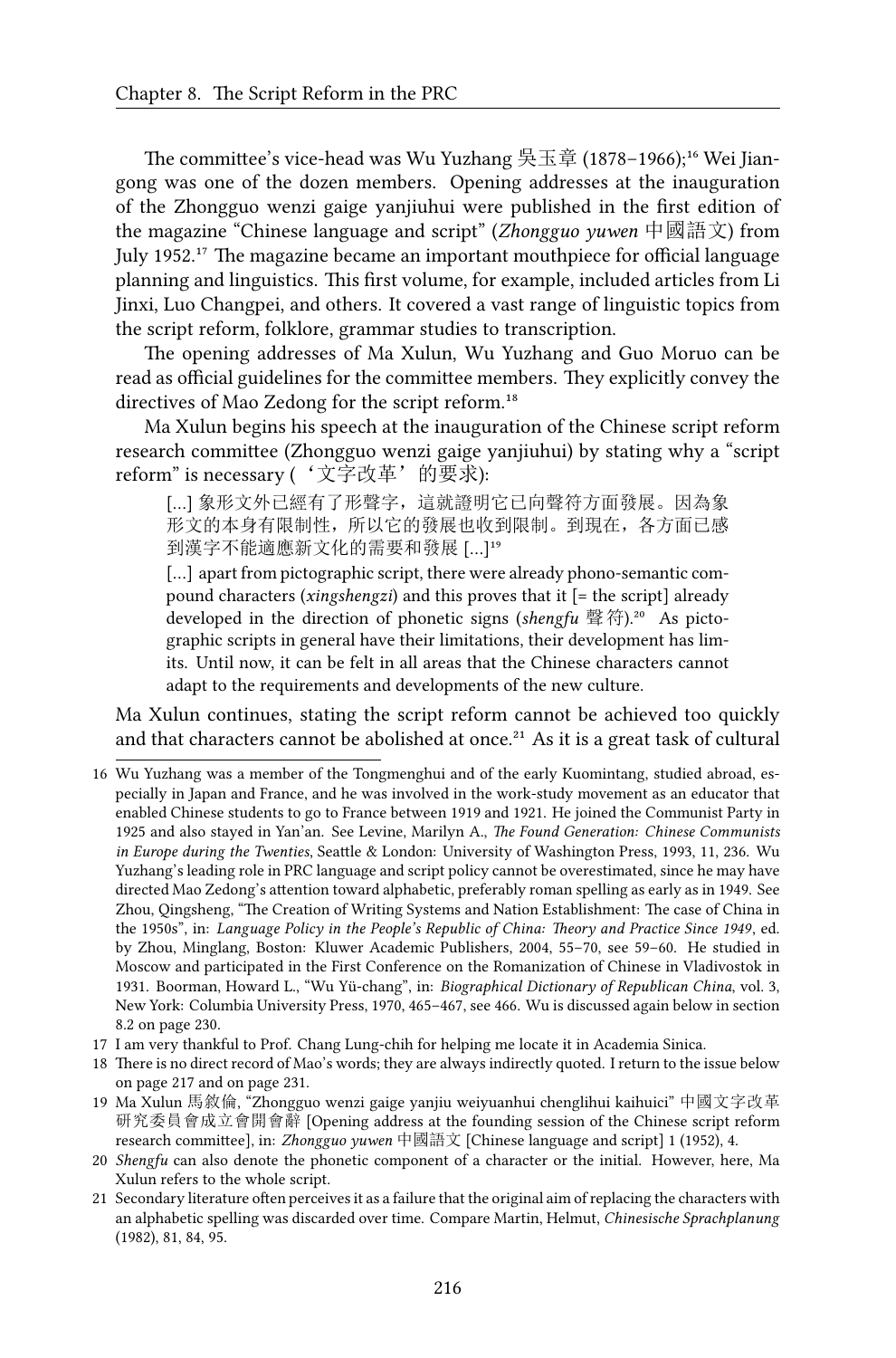reconstruction (文化建設上的大事), they ("we" *women* 我們) asked Chairman Mao for instructions (*qingzhi* 請指). Mao instructed (*zhishi* 指示) the linguists to:

文字必須改革,要走世界文字共同的拼音方向;形式應該是民族的,字 母和方案要根據現有漢字來製定。32

The script must be reformed, [it] must go into the direction of phonetic spelling, like [all the] world's [scripts] have in common. Its form should be national, its characters and scheme must be made on the basis of the existing Chinese characters.

Furthermore, Ma addressed two difficulties to which Mao Zedong provided instructions about how to ease them: the difficulty of writing and the difficulty of remembering the pronunciation of the characters. To the first issue, Mao ordered the "reorganization" and "simplification" (*zhengli jianhua* 整理簡化) and that the printing types (*yinshuati* 印刷體) should employ the standard script (*kaishu*). He also stated that the cursive script (*caoshu*) can be used in handwriting. On the second issue, great success was already achieved with Zhuyin; however, the issue of Zhuyin being used as the general transcription will still have to be discussed.

The Zhongguo wenzi gaige yanjiuhui formed sub-groups, and Wei Jiangong was present in two of them. One was the group for a phonetic transcription scheme (*pinyin fang'an* 拼音方案), while the other was to "reorganize" or "put in order the Chinese characters" (*hanzi zhengli* 漢字整理).²³ The idea to reorganize or systematize the characters went back well into Republican times, and it left a notable trace in Wei Jiangong's publications and in his manuscript collection. When Wei Jiangong worked for the Guoli bianyiguan 國立編譯館 (National Institute for Compilation and Translation)<sup>24</sup> in Baisha, he presented in 1940 a plan that showed the aims of this reorganization: a systematic overview and analysis of all characters. *Suzi* and *jiantizi* were also among them. As was argued in the preceding chapter, ideas central to the PRC reforms are rooted in the ROC, such as the important place of *suzi* and *jiantizi* in the development of the Chinese script. Another idea that dates back to the Republican era was the idea that not only many of them were "established by custom" (*yue ding su cheng*) but that it would also be an important legitimization for "new" characters by showing that they are actually not new at all.<sup>25</sup>

Among Wei's manuscripts, there are many character lists in which he collected variant graphic forms from the entire history of the Chinese script and printed lists that were presented to the members for discussion.<sup>26</sup> Wei Jiangong's

<sup>22</sup> Ma Xulun 馬敘倫, "Zhongguo wenzi gaige yanjiu weiyuanhui chenglihui kaihuici" (1952).

<sup>23</sup> Cao Da 曹达, "Wei Jiangong nianpu" (1996), 16.

<sup>24</sup> The Guoli bianyiguan was established in 1932 and is located in Taiwan today. It compiles and publishes education tools.

<sup>25</sup> Wei Jiangong 魏建功, "Hanzi zhengli gongzuo jihua" 漢字整理工作計畫 [Plan for the reorganization work of the Chinese characters], in: *Wei Jiangong wenji* 魏建功文集 [Collected works of Wei Jiangong], ed. by Ye Xiaochun 叶笑春, Rong Wenmin 戎文敏, Zhou Fang 周方 and Ma Zhenxing 马 镇, vol. 4, Nanjing 南京: Jiangsu jiaoyu chubanshe 江苏教育出版社, 2001, 224–251, see 250.

<sup>26</sup> Many of these copies were made with a spirit printer (or Ditto machine, German: Matritzendrucker), and the spirit master was written by hand. Many characters did not have a type. (This was also the case for new ideas of simplified characters, of course.)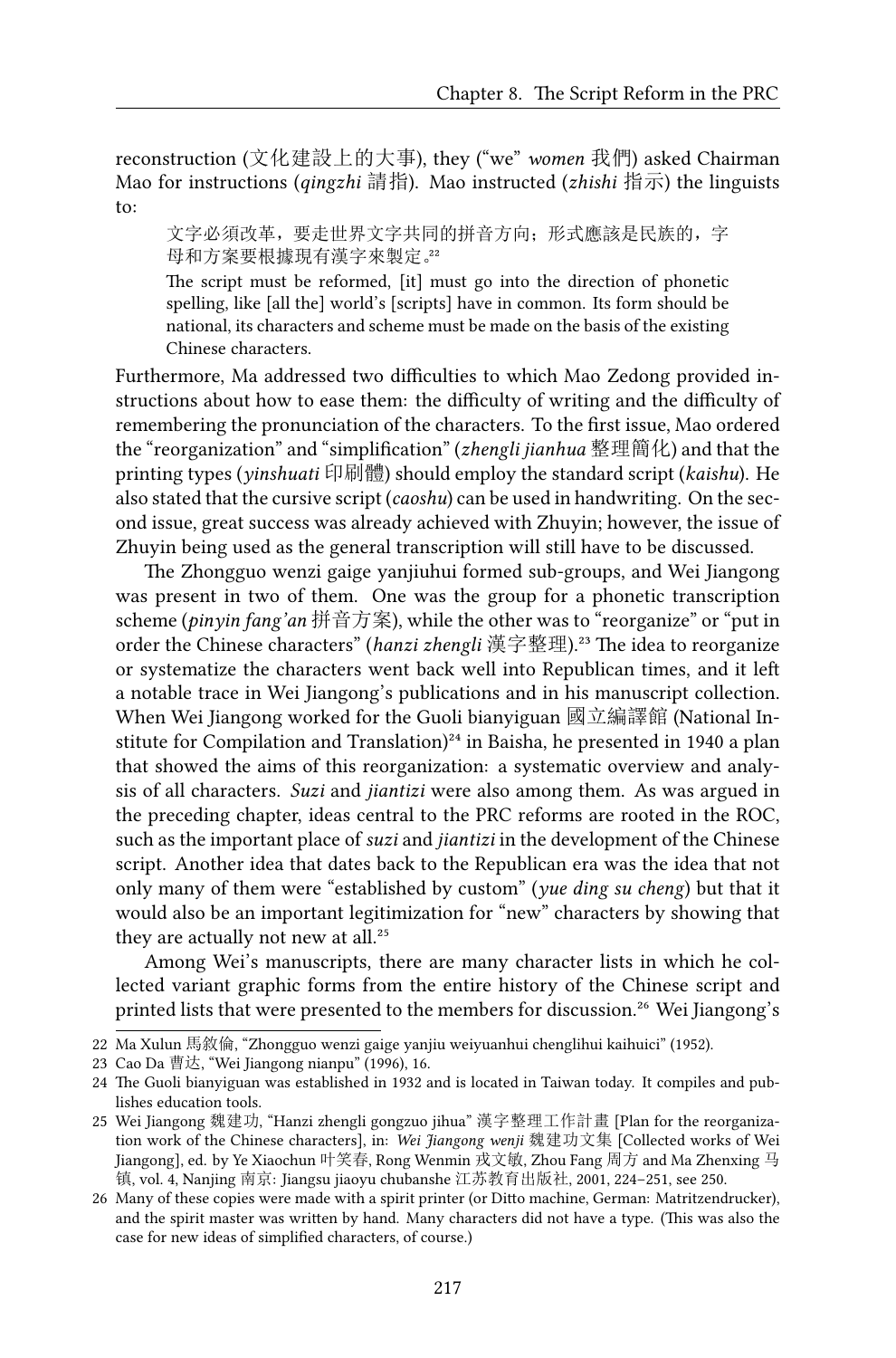expertise in graphemics played an important role in this project, which is also visible in his notes. As a full-fledged Chinese philologist, his research on the Chinese characters covered the entire history of writing, including oracle bone inscriptions (*jiaguwen* 甲骨文). The aim of this work was to also identify characters that were used frequently and the variant forms of a specific character. Wei Jiangong, Li Jinxi, and others already formulated a rule they wished to implement in the simplification. The "signifier" or semantic component of a character, *xingfu* 形符,<sup>27</sup> should be conserved, while the phonetic component should be replaced with another phonetic component with the same pronunciation as the character being simplified.<sup>28</sup> This will be discussed below (see page 222).

In the first half of 1952, on the basis of 2000 frequently used characters, the third and fourth drafts of the simplification of the Chinese characters (*Hanzi jianhua fang'an* 漢字簡化方案) were completed. Wei Jiangong, WeiQue 韋愨 (1896– 1976)<sup>29</sup> Ye Gongchuo 葉恭綽 (1881-1968),<sup>30</sup> Ding Xilin 丁西林 (1893-1974).<sup>31</sup> Ye Shengtao, Lin Handa 林漢達 (1900-1972)<sup>32</sup> and Cao Bohan 曹伯翰 (1897-1959)<sup>33</sup>

<sup>27</sup> There is a certain overlap between "semantic signifier" (*xingfu*), i.e. a character component transporting meaning, and "classifier"(*bushou*, see page 170), i.e. the component used to locate the character in the dictionary. The classifiers have often been perceived as key to the meaning of a character, which is actually often not the case. Therefore, the two terms should be used distinctly. *Xingfu* is used independently from dictionary arrangement considerations.

<sup>28</sup> Cao Da 曹达, "Wei Jiangong nianpu" (1996), 16.

<sup>29</sup> The educator Wei Que (Pengdan 捧丹) studied in England and the USA and received a Ph.D. from the University of Chicago. He held numerous government positions both in the ROC and in the PRC. Apart from the simplification of the characters, he was also involved in the promotion of *putonghua*. See: Bartke, Wolfgang, *Who was Who in the People's Republic of China*, vol. 1, München: K. G. Saur, 1997, 496.

<sup>30</sup> Ye Gongchuo looked back on a career as KMT government official specialized in railway administration. In the PRC, apart from serving in several script and language reform committees, he was a member of the National Committee of the Chinese Peoples's Political Consultative Conference in 1954 and 1959. See: Boorman, Howard L., "Yeh Kung-cho", in: *Biographical Dictionary of Republican China*, vol. 4, New York: Columbia University Press, 1970, 31–33.

<sup>31</sup> Ding Xilin was most renowned as playwright, even though he was actually trained in physics (with a M.Sc. degree from the University of Birmingham) and became a physics professor of Peking University and member of Academia Sinica. After 1949, he not only participated in the script reform, but also served as vice minister of culture. Boorman, Howard L., "Ting Hsi-lin", in: *Biographical Dictionary of Republican China*, vol. 3, New York: Columbia University Press, 1970, 116–117. Wei Jiangong included one of Ding's plays in the *guoyu* curriculum of National Taiwan University in 1947. See: Wei Jiangong 魏建功, "Guoli Taiwan daxue yi nianji guoyu kecheng zhiqu" 國立臺灣大學一年級國語課 程旨趣 [National Taiwan University first year national language course objectives], in: *Wei Jiangong wenji* 魏建功文集 [Collected works of Wei Jiangong], ed. by Ye Xiaochun 叶笑春, Rong Wenmin 戎 文敏, Zhou Fang 周方 and Ma Zhenxing 马镇, vol. 4, Nanjing 南京: Jiangsu jiaoyu chubanshe 江苏 教育出版社, 2001, 388–391.

<sup>32</sup> The script reformer and educator Lin Handa had studied in the USA and taught as professor at Yenching University and other institutions. He became the vice head of the Central committee for wiping out illiteracy (Zhongyang saomang weiyuanhui 中央掃盲委員會) in 1952, vice chief editor of the journal *Zhongguo yuwen* and served as vice minister of education (1954–1957). Fang Yuqing 房玉 清, "Lin Handa" 林汉达, in: *Zhongguo xiandai yuyanxuejia* 中国现代语言学家 [Modern Chinese linguists], ed. by *Zhongguo yuyanxuejia* bianxiezu 《中国语言学家》编写组 ['Modern Chinese linguists' compilation group], vol. 2, Shijiazhuang 石家庄: Hebei renmin chubanshe 河北人民出版社, 1982, 119–124.

<sup>33</sup> Cao Bohan had been an early CCP member from 1925 onwards and was imprisoned by the KMT from 1930 to 1934. During the Second Sino-Japanese War, he taught at several middle schools and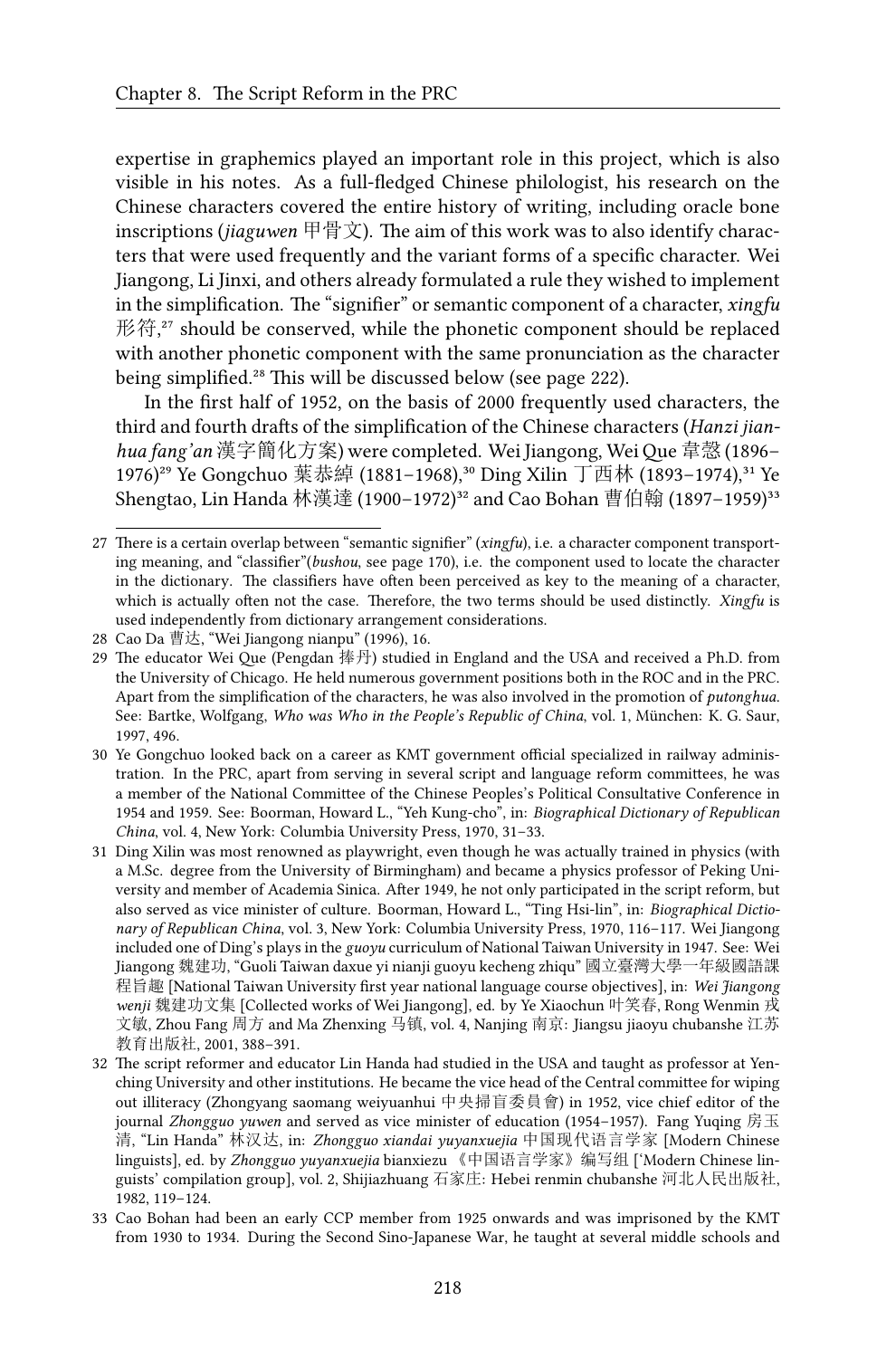each organized a group to work on proposals for the fourth draft of the simplification of the Chinese characters, now on the basis of 4000 most frequently used characters. They proposed to simplify 803 characters. In October 1954, the Script reform committee (Wenzi gaige weiyuanhui 文字改革委員會) was established, with Wei Jiangong as member. In the same month, it organized the drafted simplified characters in three tables:

- 1. *798 ge hanzi jianhua biao caoan* 798 個漢字簡化表草案 (List of simplification of 798 characters (draft))
- 2. *Ni feichu de 400 ge yitizi biao* 擬廢除的 400 個異體字表草案 (List of 400 variant characters intended to be abolished (draft))
- 3. *Hanzi pianpang shouxie jianhua biao* 漢字偏旁手寫簡化表草案 (List of simplification in handwriting of character side components (draft))

The draft was printed in newspapers, targeting a greater audience step by step. On January 7, 1955, the Script reform committee printed the "Plan for the simplification of the Chinese characters (draft)" (*Hanzi jianhua fang'an (caoan)* 漢字 簡化方案(草案)) and distributed it all over the country to obtain feedback. About 200,000 reactions were gathered, and Wei Jiangong helped to find a way to respond to this huge amount of input.<sup>34</sup>

On January 8, Wei Jiangong became vice-chair of the unit to organize the characters (Hanzi zhengli bu 漢字整理部副主任). At the second Plenary conference of the Script reform committee in February, he put forward ideas reminiscent of his *guoyu* planning days in the Republic. They showcased his concept of standard language vis-à-vis the dialects. He wished that more research would be carried out on the Beijing pronunciation, as well as its connection with other dialects, to ensure future transcription schemes would consider the dialects. The exact form of the transcription was of second importance: at this point, he put forward that the phonemes (*yinsu* 音素) should be determined first.<sup>35</sup>

While enumerating all revisions of the "List of simplified characters" and committee meetings would go beyond the scope of this work, the connection to the standard language will be pointed out briefly. At the Nationwide conference on script reform (Quanguo wenzi gaige huiyi 全國文字改革會議) in Beijing, the decision was made that the State Council (Guowuyuan 國務院) would implement the "Plan for the simplification of the Chinese characters" (*Hanzi jianhua fang'an* 漢字簡化方案) after its completion. The State Council would also actively promote the common language *putonghua* nationwide, whose pronunciation standard is based on the Beijing pronunciation (在全國大力推廣以北京語音為標準

participated in the editorship of various journals. In Hong Kong, he participated in the promotion of Latinxua Sinwenz. After the establishment of the PRC, he participated both in the script reform and in the work on Hanyu Pinyin. See: Bianjibu 編輯部 [Editorial department], "Aidao Cao Bohan tongzhi" 哀悼曹伯韩同志 [Mourning the death of comrade Cao Bohan], in: *Wenzi gaige* 文字改革 [Script reform] 3 (1959), 2. His bibliography reveals that he already commented on the *shoutouzi* in Republican times. H R, "Cao Bohan tongzhi yuwen fangmian yizhu mulu" 曹伯韓同志語文方面遺 著目录 [Catalog of linguistic writings bequeathed by comrade Cao Bohan], in: *Wenzi gaige* 文字改 革 [Script reform] 2 (1960), 22.

<sup>34</sup> Cao Da 曹达, "Wei Jiangong nianpu" (1996), 17.

<sup>35</sup> Cao Da 曹达, "Wei Jiangong nianpu" (1996), 18.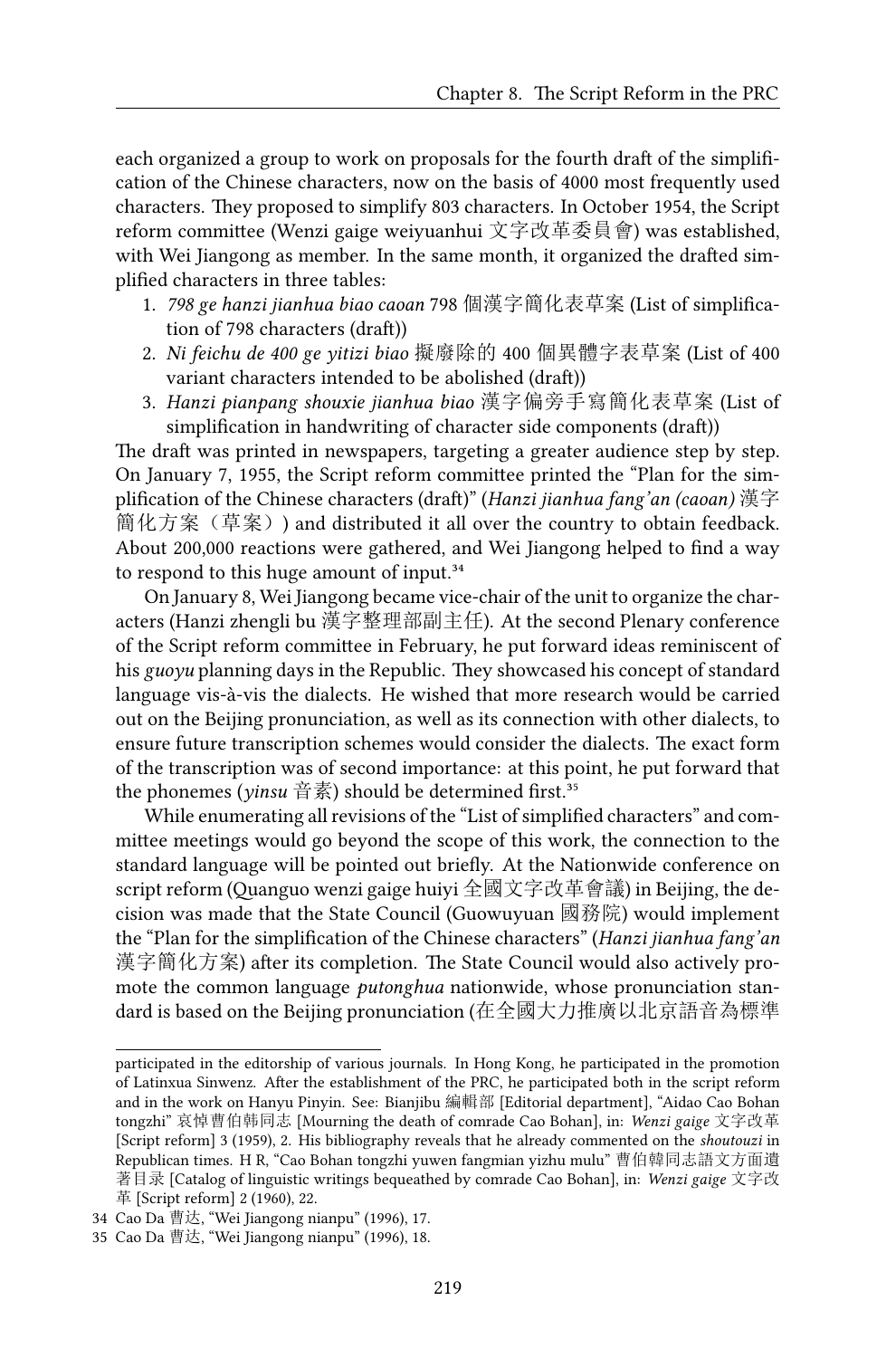音的普通話). Wei Jiangong was furthermore member of the Committee for the determination of the pronunciation of the standard language (Putonghua shenyin weiyuanhui 普通話審音委員會) of the Language Institute (Yuyansuo 語言所) of the Chinese Academy of Sciences.<sup>36</sup> The "Plan for the simplification of the Chinese characters" (*Hanzi jianhua fang'an* 漢字簡化方案) was implemented in 1956.<sup>37</sup>

Like in Republican times, Wei Jiangong participated in the discourse about the reform and wrote articles to legitimize the policies, i.e. the simplified characters (*jiantizi* or *jianhuazi*). I argue that his concept of script led him to follow two principles in the script reform. While it is clear that he was one of many linguists involved in the reform, and that in the 1950s, a rhetoric conforming to Mao Zedong's concept of Marxism had to be practiced, Wei Jiangong nonetheless articulated his own views. These two principles are phoneticization and popularization. "Popularization" can be understood as increasing the adoption of an idea, concept or object by the general population. In this case, it refers to enhancing its popular character and re-establishing the popular aspect that Wei Jiangong argued had always been in the script.

#### **8.1 Phoneticity of the Simplified Characters**

The first principle is phoneticity, or phoneticization. As phonologist and paleographer, Wei Jiangong knew that most characters carried explicit phonetic information. They have components that indicate (at least approximately) the pronunciation. If this information is obscure, it is due to the historical change of pronunciation. Baxter and Sagart clearly state that the majority of characters are either loan characters (*jiajiezi* 假借字) or phono-semantic compound characters (*xingsheng zi* 形聲字, also called *xiesheng zi* 諧聲字).³⁸ Loan characters are characters that originally designate one particular semantic unit and that are borrowed to designate another semantic unit with the same pronunciation. William Boltz describes how in the past, in order to "resolve the semantic ambiguity" that naturally arises from this technique, "an aphonic graph was attached to the original, resulting in a distinct compound graph  $[...]$ ."<sup>39</sup>

What did this mean for the reform of the script in the 1950s? On March 25, 1952, at the Group for putting the Chinese characters in order (Hanzi zhengli zu 漢字整理組; Wei Jiangong was a member), Lin Handa presented the following opinion of Ma Xulun, head of the Committee for the research on the Chinese script reform (Zhongguo wenzi gaige yanjiuhui):

<sup>36</sup> Cao Da 曹达, "Wei Jiangong nianpu" (1996), 18.

<sup>37</sup> Martin, Helmut, *Chinesische Sprachplanung* (1982), 88f. See also: Spaar, Wilfried, "Die Diskussion um den 'Entwurf zur zweiten Schriftreform'" (1986), 155.

<sup>38</sup> Baxter, William H., and Laurent Sagart, *Old Chinese – A New Reconstruction* (2014), 26ff.

<sup>39</sup> Boltz, William G., *The Origin and Early Development of the Chinese Writing System*, New Haven, Connecticut: American Oriental Society, 1994, 67.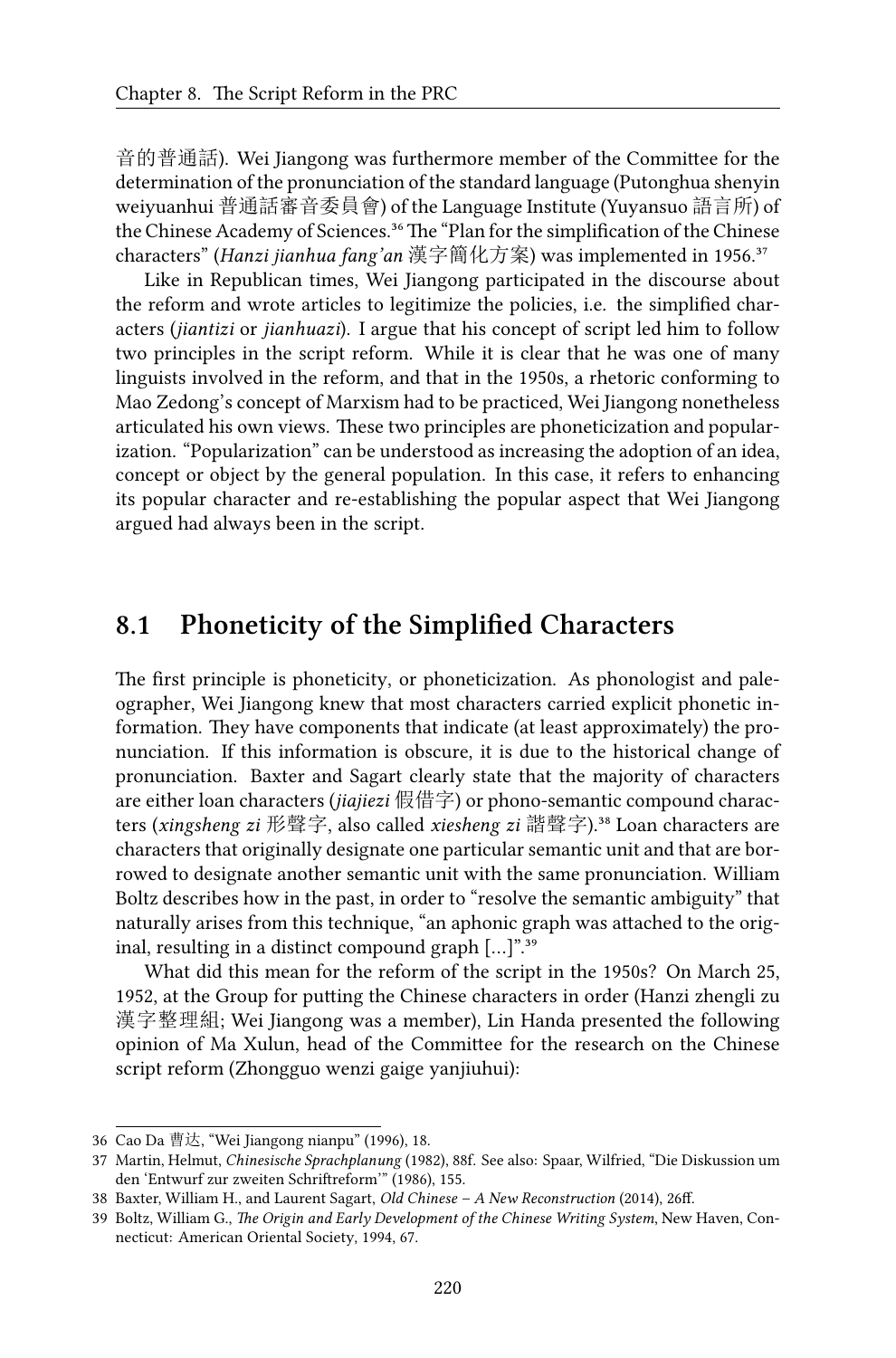漢字大部分是形聲字,最好能有規律地簡化,簡化後做好保留形符,聲 符也應該和原有符號讀音相同。40

The majority of the Chinese characters are phono-semantic compound characters; they should best be simplified according to a rule. They should keep their signifier after the simplification. The [new] phonetic component should have the same pronunciation as the original sign.

In October of that year, Wei Jiangong's article "The status of the simplified characters in the developmental history of the Chinese characters" (Hanzi fazhanshi shang jiantizi de diwei 漢字發展史上簡體字的地位) appeared in *Zhongguo yuwen*. It shows how Wei refocuses his script reform concepts, shifting away from the mere graphical approach of the 1930s and moving towards a synthesis with the phonetic approach he had originally pursued in the 1920s.

Wei first describes how characters have been made either more complex or simpler. On the one hand is the determination of semantic value by adding signific components, as Boltz described above. On the other hand, some characters have been made simpler by omitting strokes or contracting shapes to increase speed and convenience in writing, giving rise to script types like *caoshu*. However, he then brings the pronunciation into play and evokes his concept of script as a tool to represent the spoken language:

毛主席指示我們:"文字必須在一定條件下加以改革,言語必須接近民 眾,須知民眾就是革命文化的無限豐富的源泉。""文字本是為語言服務 的,為了為人民服務,我們就必須把文字跟語言結合起來更加接近民眾 一些。[…]

我們看出漢字的發展是在"形""音""義"三方面矛盾之中進行着的。 它聯繫漢語表現了兩個要求: 突破形式, 密切表音。

Mao Zedong instructs us: "The script must be reformed under specific circumstances. Language must be close to the masses; [we] must know that the masses are an infinitely rich source for revolutionary culture." The script itself serves language. In order to serve the people, we must link up script and language to bring it closer to the masses. […]

We see that the development of the Chinese characters takes place within the contradictions of the three aspects "shape", "sound" and "meaning". To link them up with the Chinese language, two requirements must clearly be met: surmount the shape and closely express the sound.

The result of prioritizing pronunciation whenever possible (while still retaining much shape and meaning, Wei also argues) would be that "the finalized simplified character should actually be a different new character" (改定的簡體字就應該

<sup>40</sup> Cui Ming-hai 崔明海, "Zhonghua renmin gongheguo chengli chuqi hanzi jianhua gaige yanjiu" 中 华人民共和国成立初期汉字简化改革研究 [Study on the Simplification of Traditional Chinese Characters in the Early Years of the People's epublic of China], in: *Shilin* 史林 [*Historical Review*] 1 (2020), 181–196, see 185.

<sup>41</sup> This quote from Mao Zedong is from 1940. See: Mao Zedong 毛泽东, *Xin minzhuzhuyi lun* 新民主 主义论 [New democracy theory], Beijing 北京: Renmin chubanshe 人民出版社, 1975, 62.

<sup>42</sup> Wei Jiangong 魏建功, "Hanzi fazhanshi shang jiantizi de diwei" 漢字發展史上簡體字的地位 [The status of the simplified characters in the developmental history of the Chinese characters], in: *Zhongguo yuwen* 中國語文 [Chinese language and script] 4 (1952), 15–17, see 17.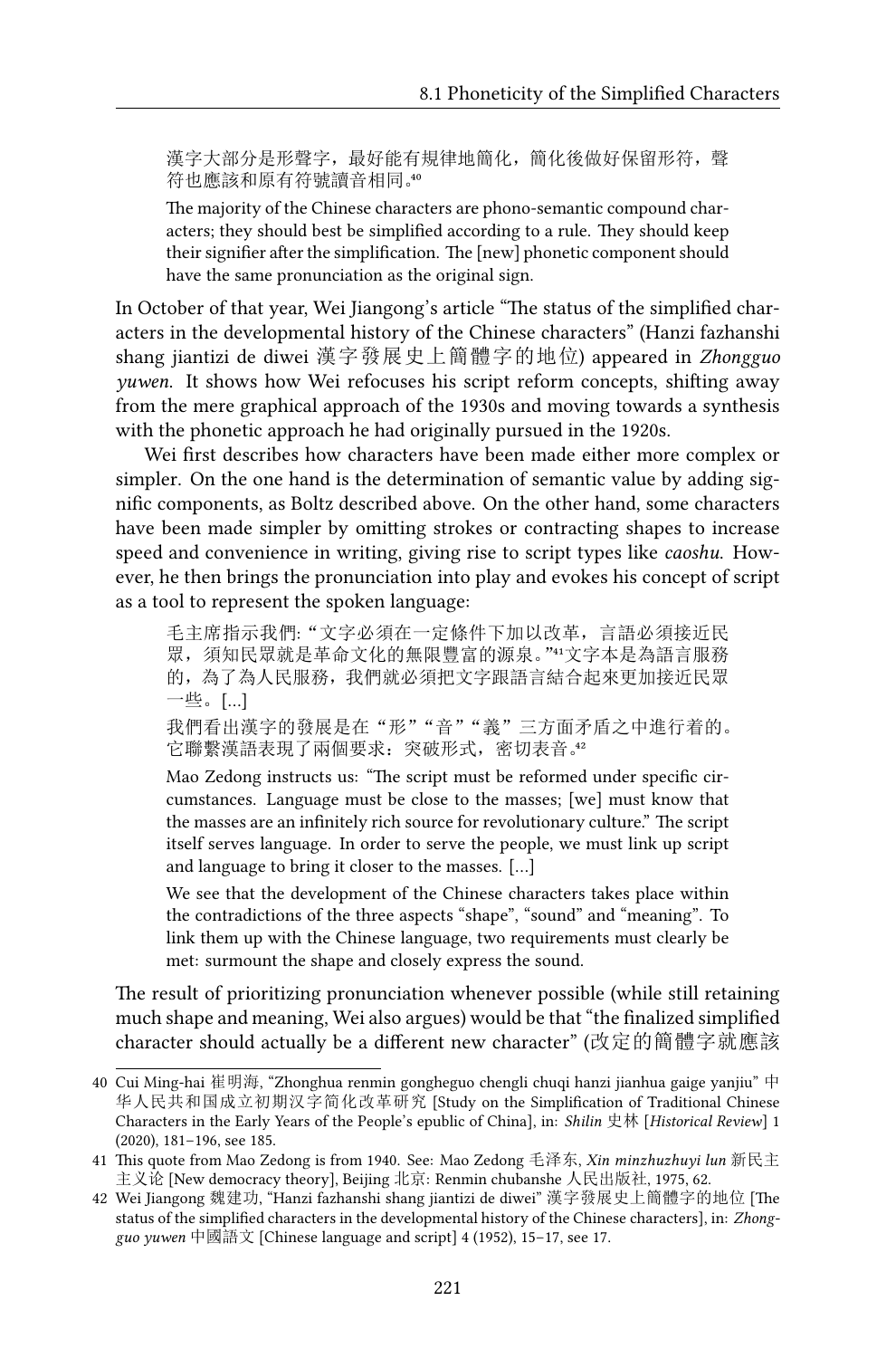當做另一個新字). The Republican ideal to "adopt the existing [characters] and not create new ones" (*shu er bu zuo*) must be replaced by "create new [characters] and adopt existing ones" (*zuo er you shu* 作而有述).<sup>43</sup>

Wei Jiangong, Li Jinxi and other colleagues pursued this principle. While the "signifier" or semantic component(s) of a character (*xingfu*) should not be changed, the phonetic component can be replaced. The phonetic component*yinfu* then determines the pronunciation of the character. In 1955, Wei wrote that the script should be reformed into a set of "signs that indicate the 'sound"' (表 "音" 的一套符號). The evolution to a phonetic script was the natural tendency of all scripts and inevitably also the path the Chinese characters would take.<sup>44</sup>

One year later, in 1956, Wei Jiangong co-authored an article with Wang Li, Zhou Zumo and Liang Donghan 梁东汉 (1920–2006) that expanded on this idea and set it in a larger context:

汉字是属于表意文字体系的历史范疇的,它的特点就是以無数独立的 符号来代表語言里的詞,語言的詞彙非常丰富,非常粉繁,文字也就成 千累万,非常复杂,使人难学,难認,难記。

The Chinese characters belong to the historical category of the system of ideographic writing. Its peculiarity is that it represents the words in the language with an innumerable number of individual signs. The lexicon of the language is extraordinarily abundant and extremely numerous and complicated. Also the characters are thousands upon thousands, utterly complicated, and this makes them hard to study, hard to recognize and hard to remember.

However, Wei, Wang, Zhou and Liang indicate that more than 90% of the characters are *xingshengzi*: these types of characters contain a phonetic component. Nevertheless, due to pronunciation changes over time, these characters completely lost their phonetic nature (至于形声字虽然带有表音成分,可是由 于語音的变化,也使得原来有标音作用的形声字完全丧失了标晋音作用). As a result, 90% of the *xingshengzi* no longer represent how they are pronounced. The same applies to "ideograms" *biaoyizi* 表意字<sup>46</sup> which no longer represent

<sup>43</sup> Wei Jiangong 魏建功, "Hanzi fazhanshi shang jiantizi de diwei" (1952), 17.

<sup>44</sup> Wei Jiangong 魏建功, "Hanzi jianhua de lishi yiyi he hanzi jianhua fang'an" 漢字簡化的歷史意義 和漢字簡化方案 [The historical significance of the script simplification and the Chinese character simplification scheme], in: *Wei Jiangong wenji* 魏建功文集 [Collected works of Wei Jiangong], ed. by Ye Xiaochun 叶笑春, Rong Wenmin 戎文敏, Zhou Fang 周方 and Ma Zhenxing 马镇兴, vol. 4, Nanjing 南京: Jiangsu jiaoyu chubanshe 江苏教育出版社, 2001, 466–71, see 466. Wei said this as early as 1925, discussed above on page 195.

<sup>45</sup> Wang Li 王力, Wei Jiangong 魏建功, Zhou Zumo 周祖謨 and Liang Donghan 梁东汉, "Hanzi gaige de biyaoxing he kenengxing" 汉字改革的必要性和可能性 [The necessity and the possibility of the Chinese character reform], in: *Beijing daxue xuebao* 北京大学学报 [Peking University journal] 4 (1956), 67–80, see 67.

<sup>46</sup> Or "semantic characters". Here, the linguists hint to all characters of more or less pictographic origin. The term "ideogram" or "ideograph" is highly problematic, as it neglects the fact that all characters have a specific reading and represent specific units of the *spoken* language. For more information about the idea that Chinese writing could be ideographic, see: Boltz, William G., "Ideographic Fallacy: Historical and Conceptual Issues", in: *Encyclopedia of Chinese Language and Linguistics*, ed. by Sybesma, Rint, et al., vol. 2, Leiden / Boston: Brill, 2017, 404–409. For the reception of this concept and its implications, see: Erbaugh, Mary, "Ideographic Fallacy: Sociolinguistics and Political Impact", in: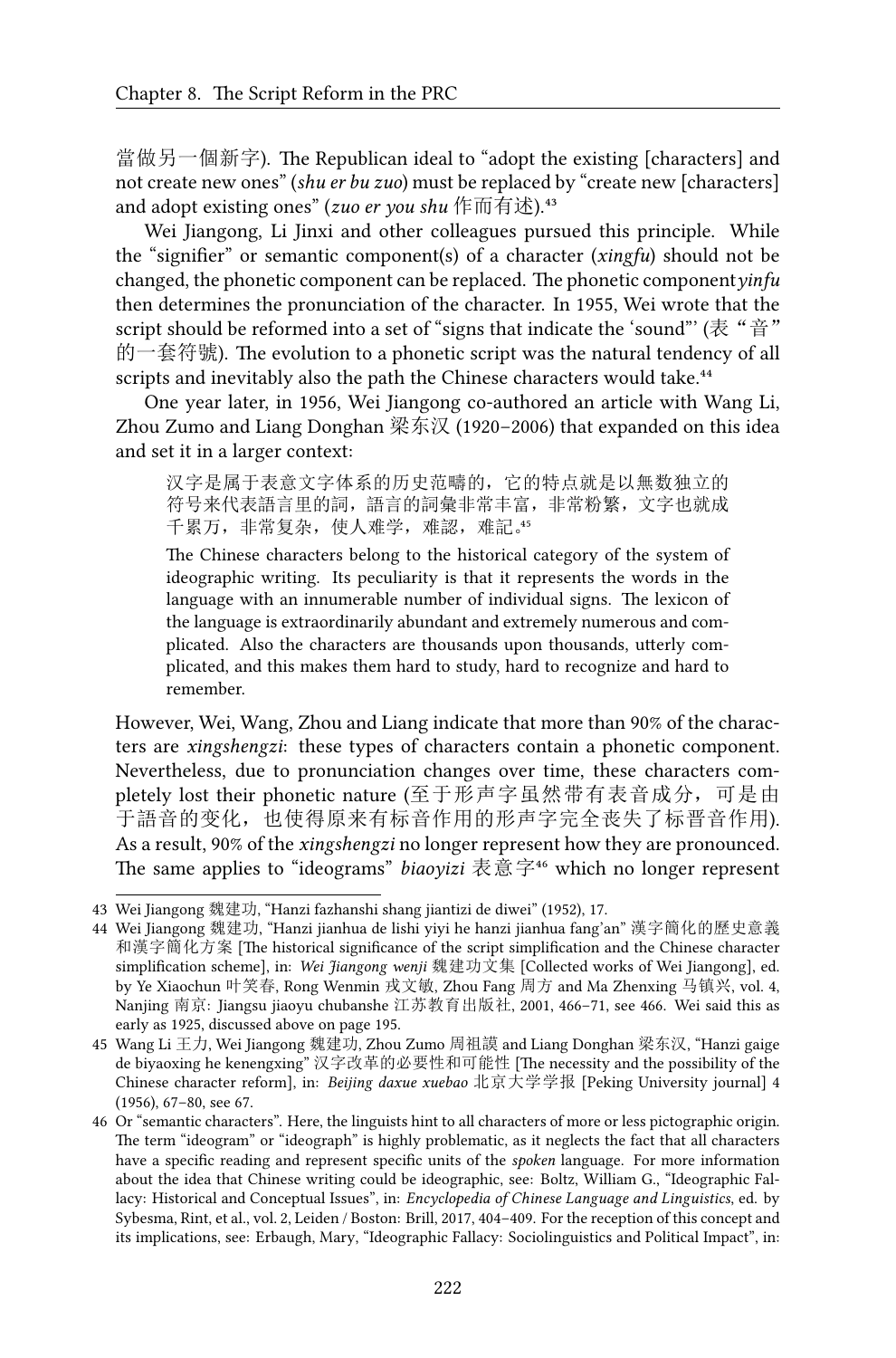the meaning with a recognizable pictographic shape. Furthermore the "square characters" (*fangkuaizi*) as graphic units do not necessarily represent a language unit, which makes them inferior to a phonetic script (*pinyin wenzi* 拼音文字) that would be capable of doing that.<sup>47</sup>

However, the existence of the *xingshengzi* indicates that the script has been evolving in the phonetic direction:

可见表音是汉字本身發展的必然趋势。人对于自然法則不是無能为力 的,我們掌握了事物發展的规律,就可以促进它的發展。

One could say that phonographic spelling is the inevitable tendency of the development of the characters themselves. It is not the case that humans are helpless when faced by the forces of nature: if we master the rules that govern the development of things, we can accelerate this development.

According to Wei, Wang, Zhou and Liang, the convergence of some homophonous characters would already be a step in the right direction. They use the example of *miao* 淼 - 渺 (vast expanse (of water)) to illustrate how a phonetic character (*biaoyinzi* 表音字) could replace a non-phonetic character. To the authors, this would be not only progressive, but also utterly feasible.<sup>49</sup>

When the "square characters" were created, the Chinese language was largely monosyllabic and the creation of monosyllabic *xingshengzi* completely satisfied the need of that time to record language (*manzu dangshi jilu yuyan de xuyao* 满 足当时記录语言的需要). Had the language been polysyllabic, the need to create alphabetic spelling would have arisen. Today, however, there are more and more polysyllabic words (*fuyinci*) in the Chinese language. Therefore, a phonetic script (*pinyin wenzi*) would be better suited to represent the spoken language.<sup>50</sup>

At that point, the general aim was still to abolish the characters completely and introduce a phonetic spelling. This meant simplification and phoneticization of the characters and the eventual introduction of a solely phonetic spelling. This aim would eventually not be realized. The speech of Zhou Enlai at the Chinese People's Political Consultative Conference in 1958<sup>51</sup> marks the watershed of abandoning the aim to abolish the characters and of pursuing a transcription of

*Encyclopedia of Chinese Language and Linguistics*, ed. by Sybesma, Rint, et al., vol. 2, Leiden / Boston: Brill, 2017, 409–414. While the authors of the *Encyclopedia of Chinese Language and Linguistics* call the idea a "fallacy", John DeFrancis calls it a "myth": DeFrancis, John, *The Chinese Language: Fact and Fantasy*, Honolulu: University of Hawaii Press, 1984, 133.

<sup>47</sup> Wang Li 王力, Wei Jiangong 魏建功, Zhou Zumo 周祖謨 and Liang Donghan 梁东汉, "Hanzi gaige de biyaoxing he kenengxing" (1956), 69, 71. Compare to the above-discussed issue of wordhood starting on page 166.

<sup>48</sup> Wang Li 王力, Wei Jiangong 魏建功, Zhou Zumo 周祖謨 and Liang Donghan 梁东汉, "Hanzi gaige de biyaoxing he kenengxing" (1956), 71.

<sup>49</sup> Wang Li 王力, Wei Jiangong 魏建功, Zhou Zumo 周祖謨 and Liang Donghan 梁东汉, "Hanzi gaige de biyaoxing he kenengxing" (1956), 72.

<sup>50</sup> Wang Li 王力, Wei Jiangong 魏建功, Zhou Zumo 周祖謨 and Liang Donghan 梁东汉, "Hanzi gaige de biyaoxing he kenengxing" (1956), 73.

<sup>51</sup> Zhou Enlai 周恩来, "Dangqian wenzi gaige de renwu" 当前文字改革的任务 [The current tasks of writing reform], in: *Zhou Enlai xuanji* 周恩来选集 [Selected works of Zhou Enlai], ed. by Zhonggong Zhongyang wenxian bianji weiyuanhui 中共中央文献编辑委员会 [CCP Central documents editing committee], vol. 2, Beijing 北京: Renmin chubanshe 人民出版社, 1984, 280–294. It was first published in *Renmin ribao* 人民日報 (The People's Daily).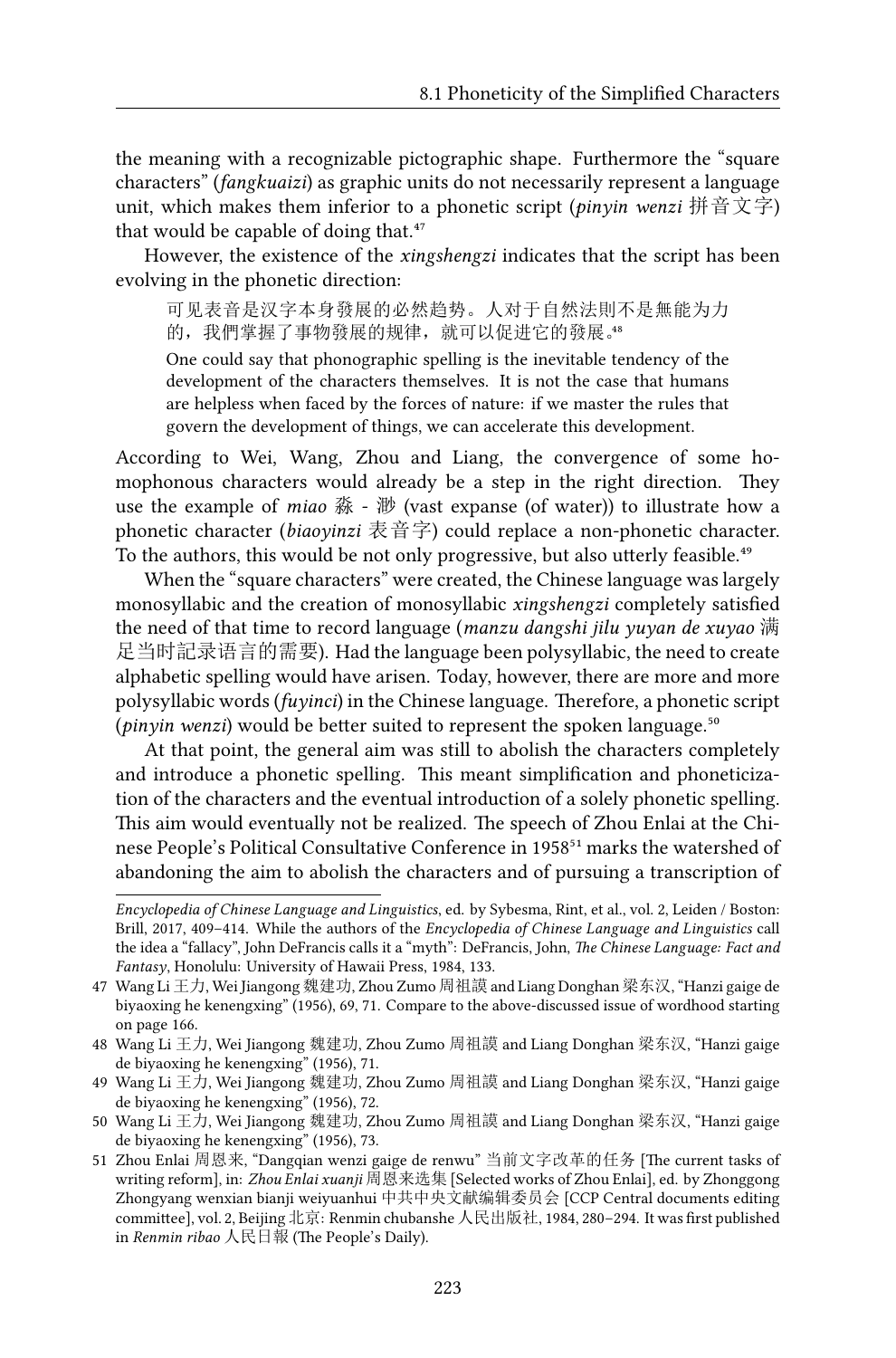national form. Zhong sees this turn away from character abolition in connection with the Bandung conference 1955 and the beginning of the Non-Aligned Movement and as "ethnocentric antidote to Western ethnocentrism".<sup>52</sup>

If one examines officially promulgated simplified characters, it is clear that the phonetic component was replaced in many of them. We will take a look at the "General list of simplified characters" (*Jianhuazi biao* 简化字总表), which involved Wei Jiangong. This list was approved and published by the State Council in 1964,<sup>53</sup> after the preceding simplifications still left ambiguities. For example, readers/writers were expected to simplify characters that were not on the list by means of analogy. This new "General list" now included also a list of simplified "classifiers" (*bushou*).<sup>54</sup>

If we compare the 1954/1955 "Plan for the simplification of the Chinese characters" and the 1964 "General list of simplified characters"<sup>55</sup> to the simplifications of Republican era described in the preceding chapter, we see that:

- 1. Many simplifications from the Republican era were adopted.
- 2. The simplification involved two steps. The "Plan" left *bushou* and components like *yan* 言 (speech) or *bei* 貝 (cowrie, shell) unabridged. The 1964 "General list" introduced graphic contractions that were also already proposed in the Republic:  $\vec{\iota}$  and 贝, respectively.
- 3. While ROC philologists concentrated on reducing strokes by simply altering the shape of the characters (leaving out components, contracting components by adopting cursive or semi-cursive shapes), the PRC reformers now sought to replace components with others that carried phonetic information according to *putonghua* pronunciation standards .

To illustrate the last argument, Table 4 (page 225) lists character examples and demonstrates how the old shape was transformed into the simplified shape by leaving out the semantic component and combining it with a phonetic component that reflects the *putonghua*-pronunciation.<sup>56</sup> It bears mentioning again that the clear majority of phonetic simplified characters have a historical precedent.<sup>57</sup> *Yun* 運 - 运<sup>58</sup> (to transport) and *qian* 遷 - 迁 (to move), for example, were found in block

<sup>52</sup> Zhong, Yurou, *Chinese Grammatology: Script Revolution and Literary Modernity, 1916–1958* (2019), 7–8.

<sup>53</sup> Cao Da 曹达, "Wei Jiangong nianpu" (1996), 21.

<sup>54</sup> Martin, Helmut, *Chinesische Sprachplanung* (1982), 93–94.

<sup>55</sup> Zhongguo wenzi gaige weiyuanhui 中國文字改革委員會 [Chinese script reform committee] (ed.), *Jianhuazi zongbiao* 简化字总表 [General list of simplified characters], s.l. s.n., 1965. Reprints of the pamphlet are included in many publications, such as Yuwen chubanshe 语文出版社 (ed.), *Yuyan wenzi guifan shouce* 语言文字规范手册 [Language and script planning handbook], Beijing 北京: Yuwen chubanshe 语文出版社, 1986. See also Wang Jun 王均 et al. (ed.), *Dangdai Zhongguo de wenzi gaige* 当代中国的文字改革 [The script reform of contemporary China], Beijing 北京: Dangdai Zhongguo chubanshe 当代中国出版社, 1995.

<sup>56</sup> For dialect speakers, the phonetic connection was not always evident, as Bökset explains at the example of *chu* 礎 - 础 (base, foundation). *Chu* 出 is pronounced with a final stop consonant or a glottal stop in many southern dialects, and sounds very different to 礎. Bökset, Roar, *Long Story of Short Forms: The Evolution of Simplified Chinese Characters* (2006), 93.

<sup>57</sup> While many phonetic abbreviations can be traced back to Song and Yuan times, simpler shapes actually date back to pre-Qin and Han times. Li Leyi 李乐毅, *Jianhuazi yuan* (1996), 4.

<sup>58</sup> Li Leyi 李乐毅, *Jianhuazi yuan* (1996), 292.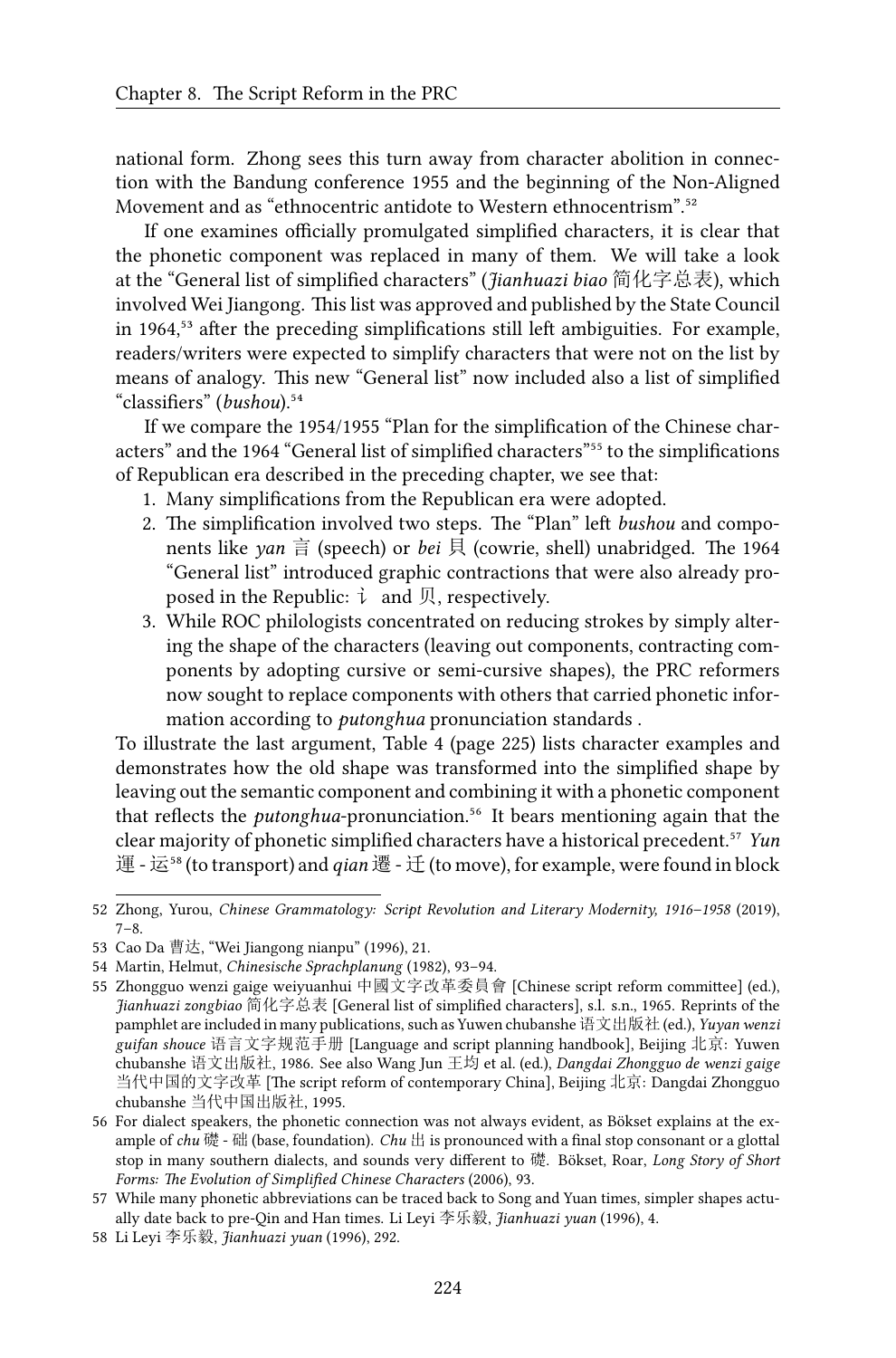printing from the Song dynasty. 迁 appears on both the *shoutouzi* list and the *Jiantizi biao* of Republican times. It is, like *li* 歷 - 历, a productive character. The short form is used in other characters analogically: *xian* 跹 - 躚 (*xianxian* = twirl); *li* 壢 - 坜 (hole, pit). *Li* and also *zheng* show the convergence of formerly distinct characters: *li* 歷 (history, undergo) and *li* 曆 (calendar) both became abbreviated as 历,⁵⁹ and *zheng* 證 (to prove) and *zheng* 証 (remonstrate, admonish, appearing for example in the *Shuowen jiezi*) both became 证.⁶⁰ *Zheng* 證 - 证 is also an example of how the signific component (and classifier)  $\frac{2}{\pi}$  -  $\frac{1}{\nu}$  was simplified according to the cursive script. Only few characters, such as  $bi \ncong -\ncong$  (to finish), seem to really have been newly created in the PRC.<sup>61</sup>

| Compl. | Simpl. | Pinvin | Meaning      | Signific                                                           | Phonetic                                            |
|--------|--------|--------|--------------|--------------------------------------------------------------------|-----------------------------------------------------|
|        |        |        |              |                                                                    |                                                     |
| 歷      | 历      | lì     | history      | $h$ ăn $\Gamma$ (cliff)                                            | li $\pi$ (strength)                                 |
| 遷      | 迁      | giān   | to move      | 辶 (from <i>chuò</i> 辵, walk)                                       | $q\bar{a}n \pm ($ thousand)                         |
| 運      | 运      | vùn    | to transport | 辶                                                                  | $\gamma$ <i>un</i> $\overline{\mathcal{L}}$ (cloud) |
| 戰      | 战      | zhàn   | war          | $g\bar{e} \nless$ (halberd)                                        | <i>zhān</i> $\boxdot$ (fortune telling)             |
| 證      | 证      | zhèng  | to prove     | $\gamma$ án $\overline{\overline{a}}$ - $\overline{\tau}$ (speech) | zhèng $E$ (correct)                                 |
|        |        |        |              |                                                                    |                                                     |

Table 4: Complex ('traditional') and simplified characters and their components.

Existing cursive variants of characters were also used for simplification. Wei Jiangong describes how the research on the script history was insightful for the script reformers: section two of his text "The historical significance of the simplification of the Chinese characters and the historical basis of the Plan for the simplification of the Chinese characters" (Hanzi jianhua de lishi yiyi he hanzi jianhua fang'an de lishi jichu 漢字簡化的歷史意義和漢字簡化方案的歷史基礎)<sup>62</sup> describes how many of the simplified characters were modeled on character variants with a long history.<sup>63</sup>

One important concept that Wei used is the "popular characters" *suzi* 俗字. In the PRC, a suitable English equivalent for *su* would be "popular", which has a positive connotation. This is in contrast to the Republican era, where the term had a pejorative connotation. That is why I translated it as "vulgar". According to Wei, these characters have existed since Han times as variant graphic forms of characters and were included in dictionaries like the *Shuowen jiezi*. However,

<sup>59</sup> Li Leyi 李乐毅, *Jianhuazi yuan* (1996), 153.

<sup>60</sup> Li Leyi 李乐毅, *Jianhuazi yuan* (1996), 303.

<sup>61</sup> That  $bi \not\models$  really had no historic predecessor or had previously been in use was debated by the reformers. Bökset, Roar, *Long Story of Short Forms: The Evolution of Simplified Chinese Characters* (2006), 53.

<sup>62</sup> The "Chinese character simplification scheme" (*Hanzi jianhua fang'an* 漢字簡化方案) was published in 1952; Wei Jiangong's text was published in 1955 in the journal *Zhongguo yuwen* vol. 2. He became member of the editing board of the journal in February 1955. See Cao Da 曹达, "Wei Jiangong nianpu" (1996), 17.

<sup>63</sup> Wei Jiangong 魏建功, "Hanzi jianhua de lishi yiyi he hanzi jianhua fang'an" (2001).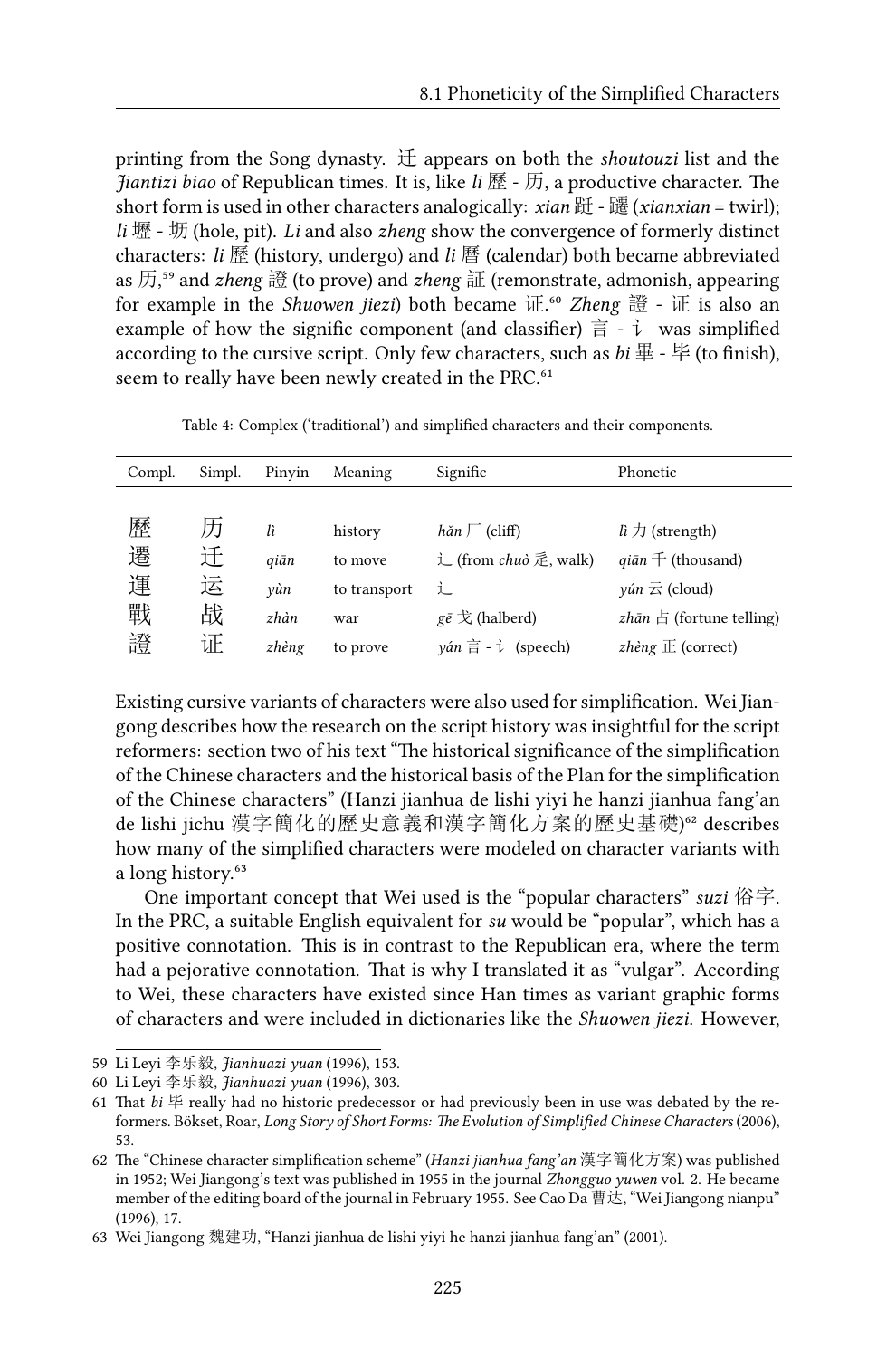they acquired the meaning of being non-standard and vulgar (in the negative sense, *bili* 鄙俚), and their use was discouraged among the educated. This will be further explained in the following section 8.2. Wei Jiangong explicitly said that they were the basis for many "simplified characters" *jiantizi.*<sup>64</sup>

Wei Jiangong made reference to the introduction of Li Jinxi's *Guoyu yundong shigang*, in which Li had already explained certain principles that now were in accord with character simplification. Apart from the cursive script (*caoshu*), in which components are written without elevating the brush from the paper to reduce the number of strokes and increase the writing speed, he mentioned the change and simplification of the phonetic component: *gaijian yinfu* 改簡音符. As examples he listed *yuan* 遠 - 远 (far), *deng* 燈 - 灯 (light);<sup>65</sup> they are composed just the way it is demonstrated in Table 4.

Despite political campaigns breaking with tradition and introducing a socialist modernity being underway in the 1950s, such as land collectivization or the Great Leap Forward, the script reformers were still deeply rooted in Chinese tradition, notwithstanding "high" culture or popular culture. They employed purely philological methods to simplify the characters. As a result, the outcome was new traditional characters: these characters were created entirely using traditional character creation methods. By making them phonetic *again*, they actually resembled their predecessors from pre-imperial times. In that era, the script was much more dynamic ("fluid"): many graphs were actually used for their phonetic value and a scribe could use them freely to represent his spoken language. This had come to a halt with the first script standardization efforts in the Qin dynasty.<sup>66</sup>

## **8.2 Popular Characters as Progressive Creation of the Masses**

During his campaign to legitimize *guoyu* in Taiwan, Wei argued that a standard would bring progress for the nation, and this standard should be based on the center of political power and the historical supremacy of Beijing, the Beijing dialect, and the language of the scholar-offical elite, *guanhua*. The key concept he used to legitimize this claim historically was "elegance" (*ya* 雅) which he equated with "general", "standard" and "correct". The opposite to this concept was the "vulgar" (*su* 俗), associated with the "local" or "marginal".<sup>67</sup>

<sup>64</sup> Wei Jiangong 魏建功, "Hanzi jianhua de lishi yiyi he hanzi jianhua fang'an" (2001), 469.

<sup>65</sup> Wei Jiangong 魏建功, "Hanzi jianhua de lishi yiyi he hanzi jianhua fang'an" (2001), 470.

<sup>66</sup> This view is also held by Wei Jiangong. Baxter, William H., and Laurent Sagart, *Old Chinese – A New Reconstruction* (2014), 63–64.

<sup>67</sup> Some of the aspects discussed in this section also appear in a paper that I presented at the Deutsche Vereinigung für Chinastudien (DVCS) conference in Bochum in 2015. I am very grateful to Dr. Rüdiger Breuer and Prof. Dr. Heiner Roetz for their feedback and suggestions. See: Münning, Mariana, "Sprachpolitik als Selbstzensur. 'Elegante Sprache' (*yayan*) und 'volkstümliche Zeichen' (*suzi*) bei Wei Jiangong (1901-1980)" (2018). Compare also Wei Jiangong's deliberations during his stay in Taiwan which I present in section 5.2.1 on page 143.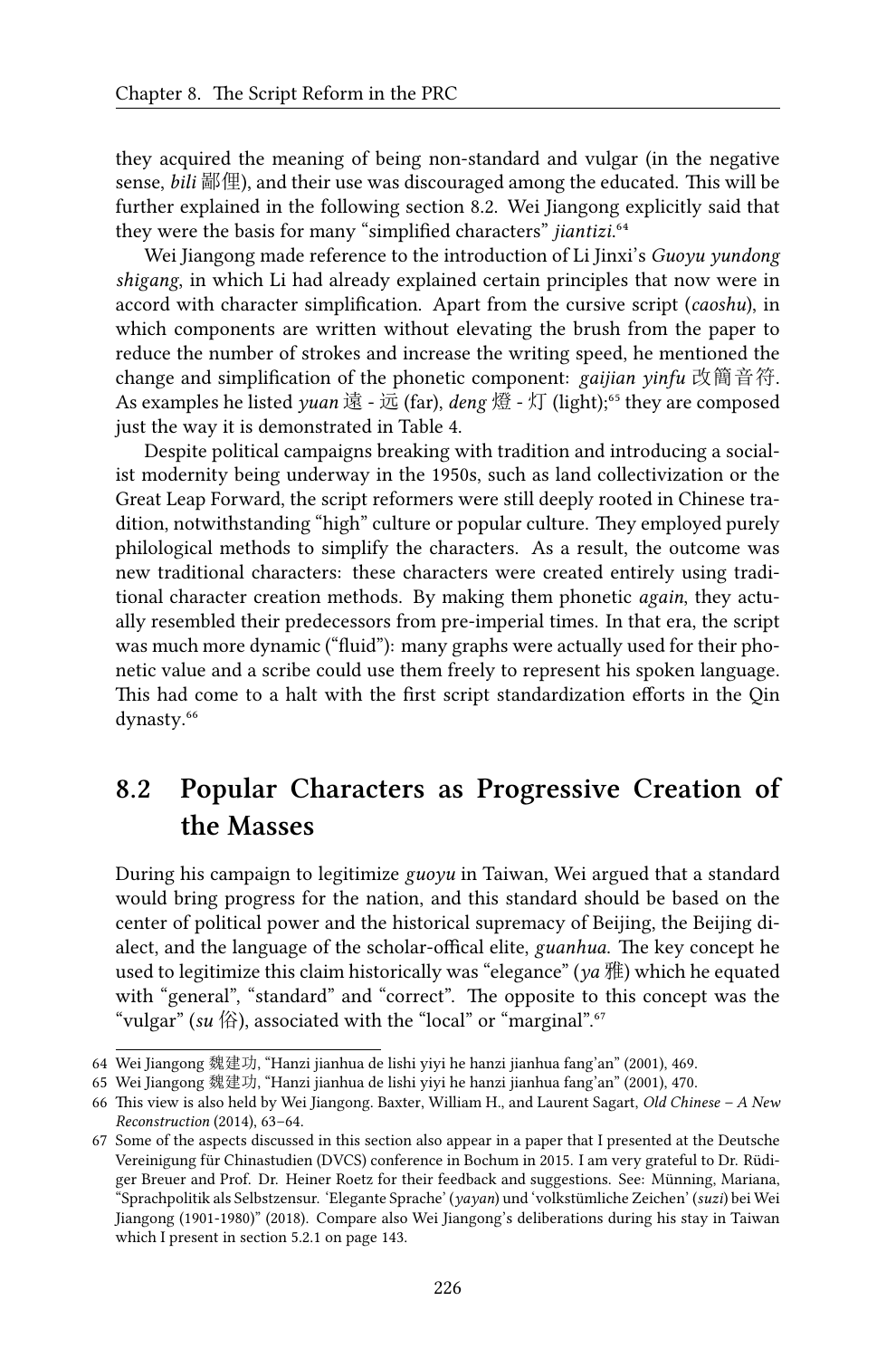Wei Jiangong's legitimization of the simplified script reads very differently. He wrote that many of the *jiantizi* are actually *suzi*, popular characters. While I translated the term *su* as "vulgar" in section 5.2.1 on page 143, and the characters *suzi* as "vulgar characters" in section 7.2.1 on page 202, I use the term "popular" here to emphasize Wei's different framing of the term. Wei Jiangong understood *su* in a positive way when he was living in the PRC.

Wei Jiangong argues that while *suzi* were not officially recognized, they were widely used (*liuxing* 流行) since they could be written faster. Wei Jiangong pointed out that Xu Shen already included them in his *Shuowen jiezi* in the Han dynasty and marked them with *suzuo* 俗作. The juxtaposition of *su* with "correct" *zheng* 正 only happened later, causing *su* to be associated with "wrong" (*wu* 誤). The term *suzi* was then used by the ruling classes to discredit the popular characters created by the broad masses (*renmin dazhong* 人民大眾):<sup>68</sup>

這少數的人利用文字的繁複以便把持,所以他們要反對便於勞動人民 的簡字,他們把簡化的字稱為"俗字",俗字不能取得合法地位。。

These few people used the complexity of the script to monopolize it; this is why they were against the abbreviated characters of the working people. They called the simplified characters "vulgar characters", and the vulgar characters could not achieve legitimacy.

According to Wei Jiangong, this monopolization entrenched social inequality, since the ruling classes decided on the orthodoxy of the script.

Both Wei's advocacy of the *suzi* and the criticism of how they were wrongfully labeled as "vulgar" are not new. As early as in 1909, Lufei Kui published the article "Common education should employ popular characters" (Putong jiaoyu dang caiyong sutizi 普通教育當採用俗體字) in the "Education magazine" (*Jiaoyu zazhi* 教育雜誌).⁷⁰ Lufei wrote that script (*wenzi*) is a sign (*fuhao*) to represent (spoken) language (*yanyu* 言語). The simpler (*jian* 簡) it is, the easier it is to remember. He continued that the Europeans and the Americans indicate the pronunciation with an alphabet (*yi zimu qieyin* 以字母切音) and that the Japanese use the *kana* scripts (*jiaming* 假名) to indicate the readings of the characters. These are very easy  $(v_i \overline{B})$  scripts that facilitate the spread of education.

In China, however, the characters are mainly pictographs (*xiangxingzi* 象形 字): each has a shape (*xing* 形) and a pronunciation (*yin* 音). This is really complicated and difficult. If more people should become literate, an easier writing system should be adopted: "popular-shape characters" *sutizi* 俗體字. They are written with uncomplicated (*jiandan* 簡單) strokes. Lufei supported his claim with examples: *ti* 體 - 体 (body), *deng* 燈 - 灯 (light), *gui* 歸 - 归 (return), *wan* 萬 - 万 (thousand) and several more. Characters like these should be employed in

<sup>68</sup> Wei Jiangong 魏建功, "Hanzi jianhua de lishi yiyi he hanzi jianhua fang'an" (2001), 468–469.

<sup>69</sup> Wei Jiangong 魏建功, "Dui "wenzi gaige" de tifa he kanfa de wenti" 對"文字改革"的提法和看法 的問題 [Problems about the wording and the views of the "Script reform"], in: *Wei Jiangong wenji* 魏建功文集 [Collected works of Wei Jiangong], ed. by Ye Xiaochun 叶笑春, Rong Wenmin 戎文敏, Zhou Fang 周方 and Ma Zhenxing 马镇兴, vol. 4, Nanjing 南京: Jiangsu jiaoyu chubanshe 江苏教 育出版社, 2001, 472–80, see 472.

<sup>70</sup> Hu Shi also published his above-quoted "The history of the national language movement" (Guoyu yundong de lishi 國語運動的歷史) in this magazine in 1921. See section 2.3 on page 42.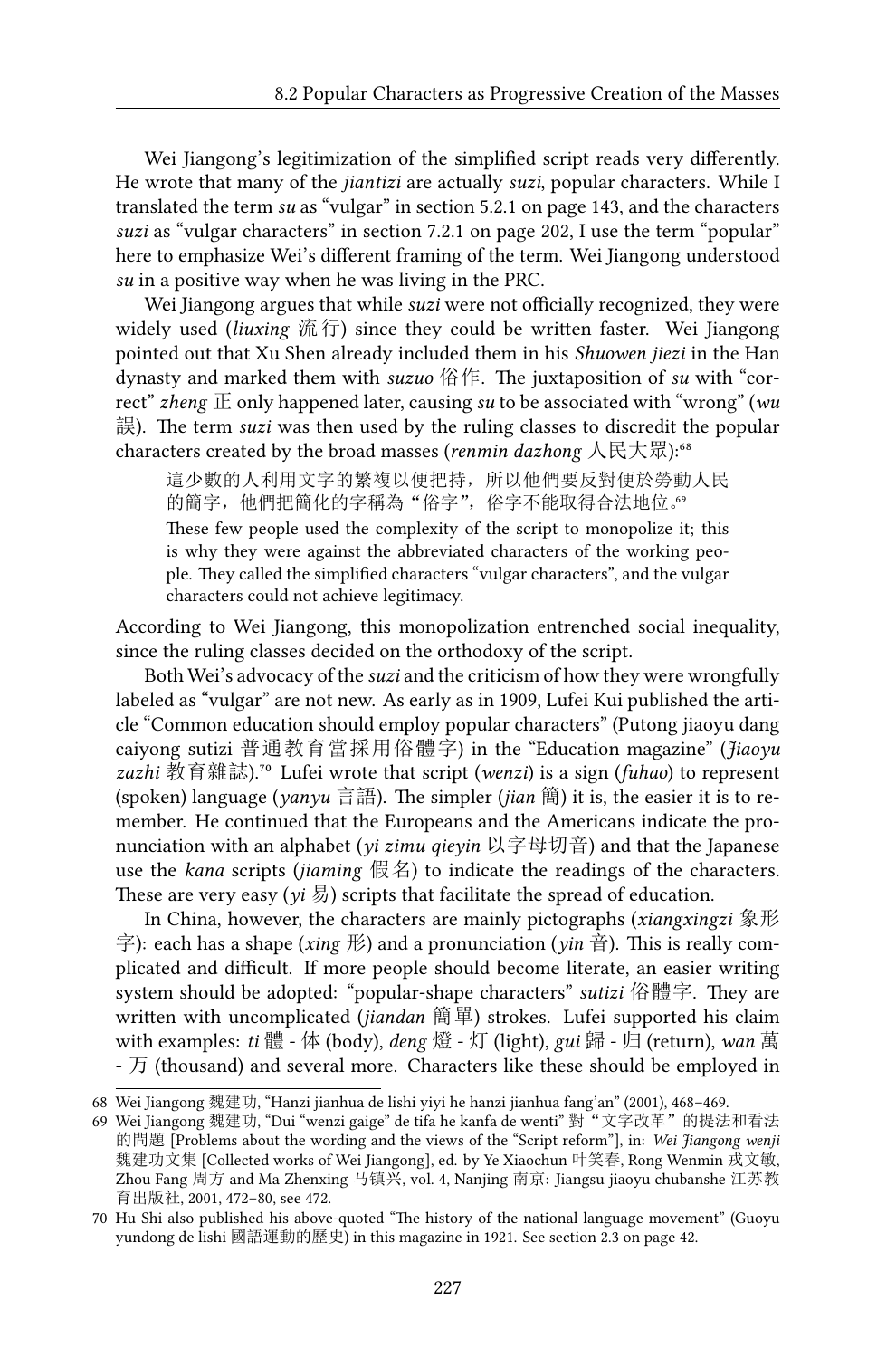common education (*putong jiaoyu* 普通教育) to efficiently use the brain capacity of the learners and lead to an increase of literacy.

Furthermore, Lufei Kui wanted to do away with the negative image of the *sutizi*. Given that writing is a mere symbol for the spoken language, it is not natural (*fei chuyu tianran* 非出於天然, not God-given), but man-made (*renzao* 人造). Nonetheless, teachers nowadays regard the standard or regular characters (*zhengtizi* 正體字) as *ya* (elegant) and the *sutizi* as not *ya*.<sup>71</sup> However, this conception is faulty. Using the examples of *wan* 萬 - 万 (ten thousand) and *suan* 算 -  $\overline{m}$  (to count),<sup>72</sup> Lufei demonstrated that the simpler *sutizi* may actually be the older graphic variant. In these cases, Lufei claims, the so-called *sutizi* should actually be called *zhengtizi*; the so-called *zhengtizi* were actually forms that were developed much later and should therefore be called *sutizi*.<sup>73</sup>

Wei Jiangong adds the dimension of class struggle to Lufei's concept of simplicity:

由於少數人的壟斷文字,若干世紀以來勞動人民大部分不幸成為文盲。<sup>74</sup>

Because of the monopolization of the script by a few over centuries, the majority of the working people unfortunately became illiterate.

Fighting illiteracy was already an aim during the Republic. However in the PRC, attaining universal education became a policy with higher priority, and script reform would help achieve this goal.<sup>75</sup> Blaming the low literacy among the Chinese people on the elites was a good fit for the communist class struggle rhetoric encouraged (or even at times made mandatory) under Mao. The language in the PRC became not only politicized but also formalized.<sup>76</sup> Wei Jiangong and other linguists, as well as scientists of other fields, had to make reference to important theories of Marxism, such as class theory. Wei Jiangong referred to Joseph Stalin (1878–1953) to explain the relation between language and class:

斯大林說: "人們個別的社會集團、個別的階級對於語言遠不是漠不關 心的。他們極力想利用語言為自己的利益服務…… 那些脫離人民並且仇 視人民的有產階級上屑,如貴族,資產階級的上層分子等表現得特別厲 害,他們'創造'階級的習慣語、同行語、雅語。……"我們的"雅語"

<sup>71</sup> Lufei Kui 陸費逵, "Putong jiaoyu dang caiyong sutizi" 普通教育當採用俗體字 [Common education should employ popular characters], in: *Jiaoyu zazhi* 教育雜誌 [Education magazine] 1.1 (1909), 1–2, see 1.

<sup>72 &</sup>quot;Variant characters" *yitizi* 異體字 can be looked up online in: Zhonghua Minguo jiaoyu bu 中華民 國教育部 (Ministry of Education, R.O.C.) (ed.), "Yitizi zidian" 異體字字典 [Dictionary of Character Variants], 2017, URL: https://dict.variants.moe.edu.tw/variants/rbt/home.do (visited on Sept. 29, 2021).

<sup>73</sup> Lufei Kui 陸費逵, "Putong jiaoyu dang caiyong sutizi" (1909), 2.

<sup>74</sup> Wei Jiangong 魏建功, "Dui "wenzi gaige" de tifa he kanfa de wenti" (2001), 472.

<sup>75</sup> Martin, Helmut, *Chinesische Sprachplanung* (1982), 88.

<sup>76</sup> Schoenhals describes how the state exerted power via a formalized rhetoric, and that this formalized language also meant that the language was impoverished. Cf. Schoenhals, Michael, *Doing Things with Words in Chinese Politics: Five Studies*, Berkeley: 1992. Ji Fengyuan argues that a veritable Orwellian "newspeak" was established to transport government ideology. Cf. Ji, Fengyuan, *Linguistic Engineering. Language and Politics in Mao's China* (2004).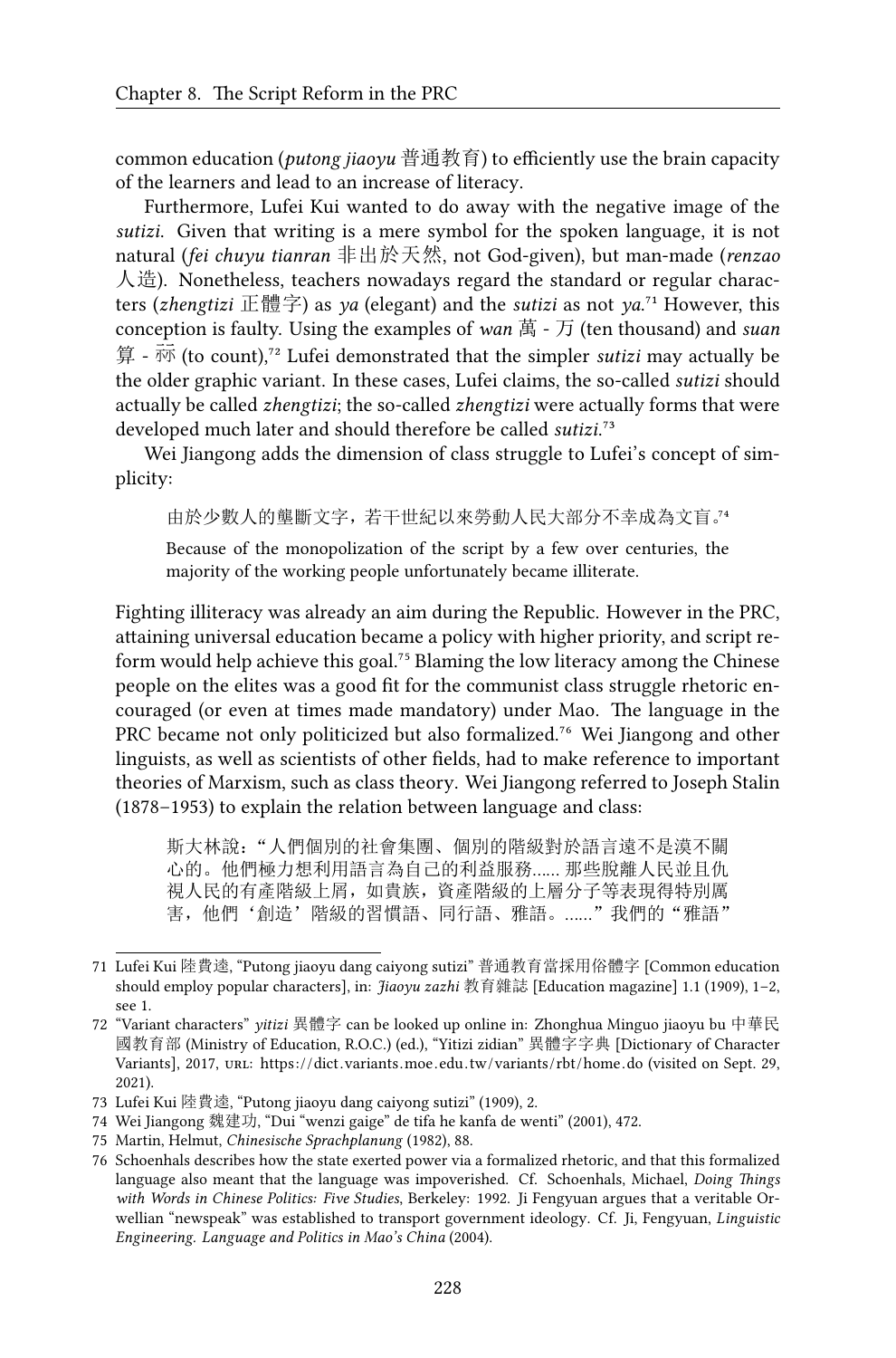跟壟斷文字的階級是分不開的,是漢語跟漢字特別分家的結果,可是漢 字跟漢語本身始終還是對全社會服務的。"

Stalin says: "[But] people, the various social groups, the classes, are far from being indifferent to language. They strive to utilize the language in their own interests, […] The upper strata of the propertied classes, who have divorced themselves from and detest the people – the aristocratic nobility, the upper strata of the bourgeoisie – particularly distinguish themselves in this respect. "Class" dialects, jargons, high-society "languages" are created.<sup>78</sup> Our elegant language ( $yayu$ 雅語)<sup>79</sup> cannot be separated from the ruling class that monopolized the script; it is the result of this special separation between Chinese [spoken] language and Chinese characters. However, the Chinese characters and language *per se* should completely serve the entire society.

Wei Jiangong took this quote from Stalin's article "Concerning Marxism in Linguistics" published in *Pravda* on June 20, 1950.<sup>80</sup> Wei Jiangong also quotes it on other occasions. In that article, Stalin legitimizes the Russian national language and says that language itself does not have "class character". According to Stalin, language is neither suprastructure nor basis. Therefore, a national language is a realistic and proper thing to be implemented. The classes have their own jargons and dialects, but these do not have the status of a full-fledged language.

Stalin's statement marked a turning point in Soviet language planning. Until then, the theories of Nicholas Marr (1865–1934) $^{81}$  were very influential. Marr claimed that not only all languages have developed from one proto-language<sup>82</sup> but also that they would develop into a future socialist world language.<sup>83</sup> He connected this linguistic theory with Marxism to claim that language was a class phenomenon and that the languages of the each social class in different countries bore more similarity to one another than the language used by the different classes within one country.<sup>84</sup> Stalin, however, pursued Russification and the promotion of Russian as the national language of the Soviet Union.<sup>85</sup> National

<sup>77</sup> Punctuation as in source. Wei Jiangong 魏建功, "Cong hanzi fazhan de qingkuang kan gaige de tiaojian" 從漢字發展的情況看改革的條件 [Looking at the conditions for reform from the circumstances of the Chinese character development], in: *Wei Jiangong wenji* 魏建功文集 [Collected works of Wei Jiangong], ed. by Ye Xiaochun 叶笑春, Rong Wenmin 戎文敏, Zhou Fang 周方 and Ma Zhenxing 马 镇兴, vol. 4, Nanjing 南京: Jiangsu jiaoyu chubanshe 江苏教育出版社, 2001, 436–441, see 437.

<sup>78</sup> I take the English translation of Stalin's words from: Stalin, Joseph V., *Marxism and Problems of Linguistics*, Cabin John, MD: Wildside Press, 2008, 11.

<sup>79</sup> Remember that *ya* was used to legitimize a standard language in Republican times, see chapter 5.2.1, page 143.

<sup>80</sup> Stalin's article was swiftly translated into Chinese: Renmin chubanshe 人民出版社出版 (ed.), *Sidalin Makesizhuyi yu yuyanxue wenti* 斯大林馬克思主義與語言學問題 [Stalin: "Concerning Marxism in Linguistics"], Beijing 北京: Renmin chubanshe 人民出版社出版, 1950.

<sup>81</sup> Nikolay Yakovlevich Marr (Никола́й Яковлевич Марр) was born in Georgia.

<sup>82</sup> Rubenstein, Herbert, "The Recent Conflict in Soviet Linguistics", in: *Language* 27.3 (Jul. – Sep., 1951), 281–287, see 282.

<sup>83</sup> Y., D. B., "The Stalin-Marr Philological Controversy in the U.S.S.R.", in: *The World Today* 6.8 (Aug. 1950), 355–364, see 360.

<sup>84</sup> Rubenstein, Herbert, "The Recent Conflict in Soviet Linguistics" (Jul. – Sep., 1951), 283–84.

<sup>85</sup> Parry reports at the time how the use of Russian was promoted or even enforced in many regions in the Soviet Union. See Parry, Albert, "The Language of Stalin's Empire", in: *The Georgia Review* 5.2 (Summer – 1951), 183–192.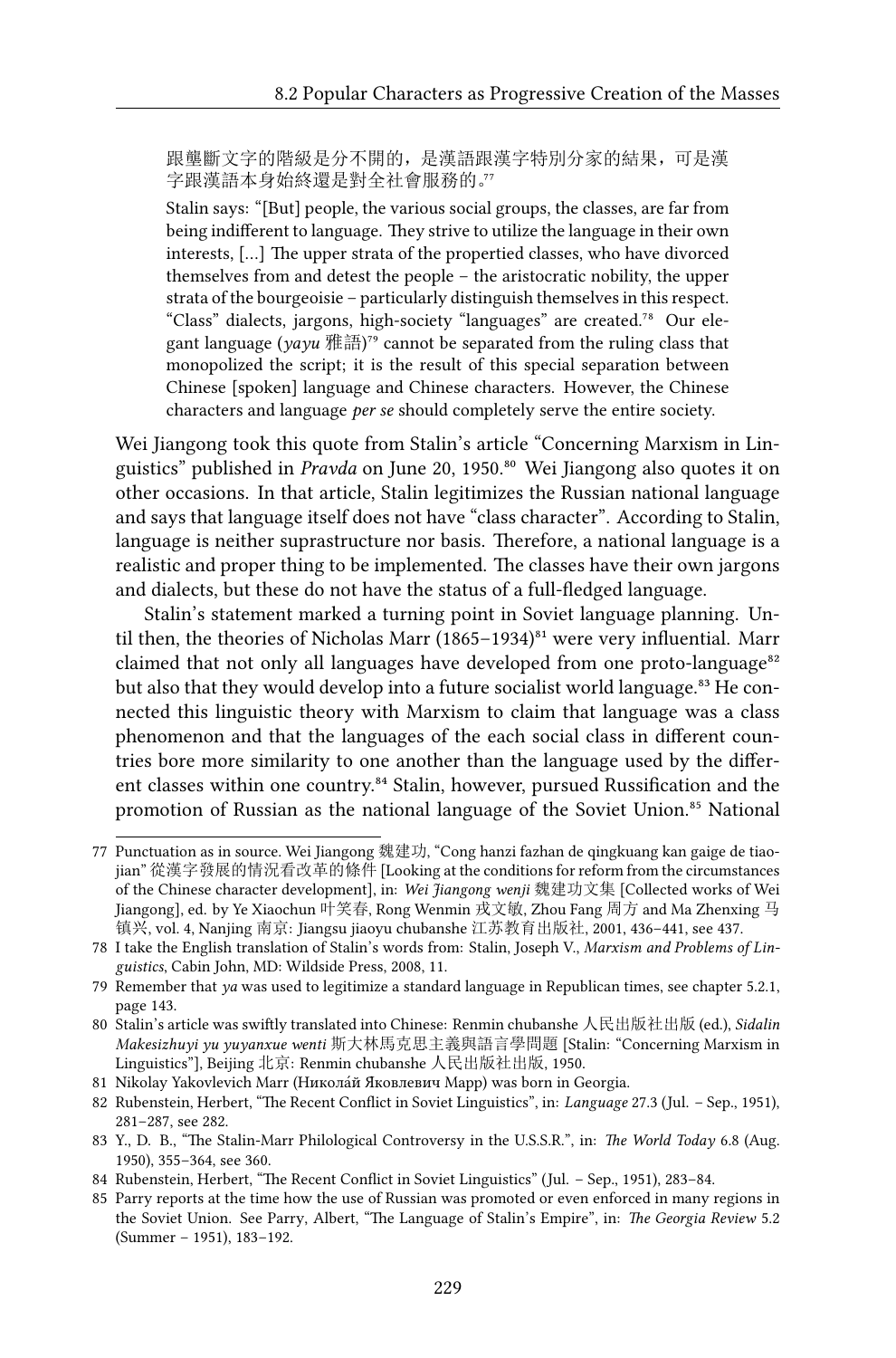coherence took on a more significant role than international class solidarity, and the science of language had to follow this path.<sup>86</sup>

Wei Jiangong was not the only Chinese linguist to refer to Stalin's "Concerning Marxism in Linguistics"; the text was mandatory reading. It also appears in Wu Yuzhang's "Speech at the founding session of the Chinese script reform research committee", in which Wu Yuzhang connects the dismissal of Marr's theories with an agreement and praise of Mao's ideas. While stating that he had not read Marr (Ma'er 馬爾), he admitted that he made the same error as him and previously thought that the script was part of the suprastructure, just like art, religion and literature, and that it had class character. Only after reading Stalin's article, he realized that he was wrong.<sup>87</sup>

By wanting to replace the characters with a phonetic script (Wu Yuzhang had been involved in the promotion of Latinxua Sinwenz),<sup>88</sup> Wu continued his selfcriticism; he did not take into account the habits of the people and separated himself from practice (*tuoli shiji* 脫離實際). Given that the people are used to their old writing system, its reform needs to be undertaken gradually.<sup>89</sup>

This gradual reform should begin with a simplification of the characters.<sup>90</sup> A phonetic alphabet would need "national form" (*minzu xingshi* 民族形式). Zhuyin has been proven usable and could be employed as the basis for further developments. The idea that it cannot be done without Latin or Cyrillic letters should be dismissed. A writing system close to the Chinese characters and capable of representing Chinese phonetics is required. The most important immediate task is to research the simplification of the characters and improve and promote Zhuyin.<sup>91</sup>

<sup>86</sup> Ulrich Lins describes how the linguistic theory of Marr, especially his "Japhetic theory" of the common origin of languages, was still the leading framework for most Soviet linguists. Stalin eliminated this theory to legitimize his promotion of Russian as national language. See Lins, Ulrich [translated by Tonkin, Humphrey], *Dangerous Language – Esperanto and the Decline of Stalinism*, vol. II, London: Palgrave Macmillan, 2017, 89.

<sup>87</sup> Wu Yuzhang 吳玉章, "Zai Zhongguo wenzi gaige yanjiu weiyuanhui chenglihui shang de jianghua" 在中國文字改革研究委員會成立會上的講話 [Speech at the founding session of the Chinese script reform research committee], in: *Zhongguo yuwen* 中國語文 [Chinese language and script] 1 (1952), 5.

<sup>88</sup> Simmons called Latinxua Sinwenz a "mixed vernacular orthography": it did not necessarily represent a thoroughly Beijing-based speech but can be seen as "conservative heterogeneity". See Simmons, Richard VanNess, "Whence Came Mandarin? Qīng Guānhuà, the Běijīng Dialect, and the National Language Standard in Early Republican China" (2017), 63, 66. Above, on pages 36 and 161, the role of an eclectic pronunciation is discussed. Furthermore, it must be stressed that Sinwenz could be used to spell to any dialect. It was created by Wu Yuzhang, Qu Qiubai 瞿秋白 (1899–1935) and others *in* the Soviet Union and in cooperation with Soviet linguists. Seybolt, Peter J., and Gregory Kuei-ke Chiang (ed.), *Language Reform in China*, New York: Sharpe, 1978, 19. Zhong gives examples of Sinwenz spelling of Shanghainese and Cantonese: Zhong, Yurou, *Chinese Grammatology: Script Revolution and Literary Modernity, 1916–1958* (2019), 74–75.

<sup>89</sup> Wu Yuzhang 吳玉章, "Zai Zhongguo wenzi gaige yanjiu weiyuanhui chenglihui shang de jianghua" (1952).

<sup>90</sup> Wu Yuzhang 吴玉章, "Zai Zhongguo wenzi gaige yanjiu weiyuanhui chenglihui shang de jianghua" 在中国文字改革研究委员会成立会上的讲话 [Speech at the founding session of the Chinese script reform research committee], in: *Wenzi gaige wenji* 文字改革文集 [Collected works on script reform], Beijing 北京: Zhongguo renmin daxue chubanshe 中国人民大学出版社, 1978, 89–90, see 89.

<sup>91</sup> Wu Yuzhang 吴玉章, "Zai Zhongguo wenzi gaige yanjiu weiyuanhui chenglihui shang de jianghua" (1978), 90.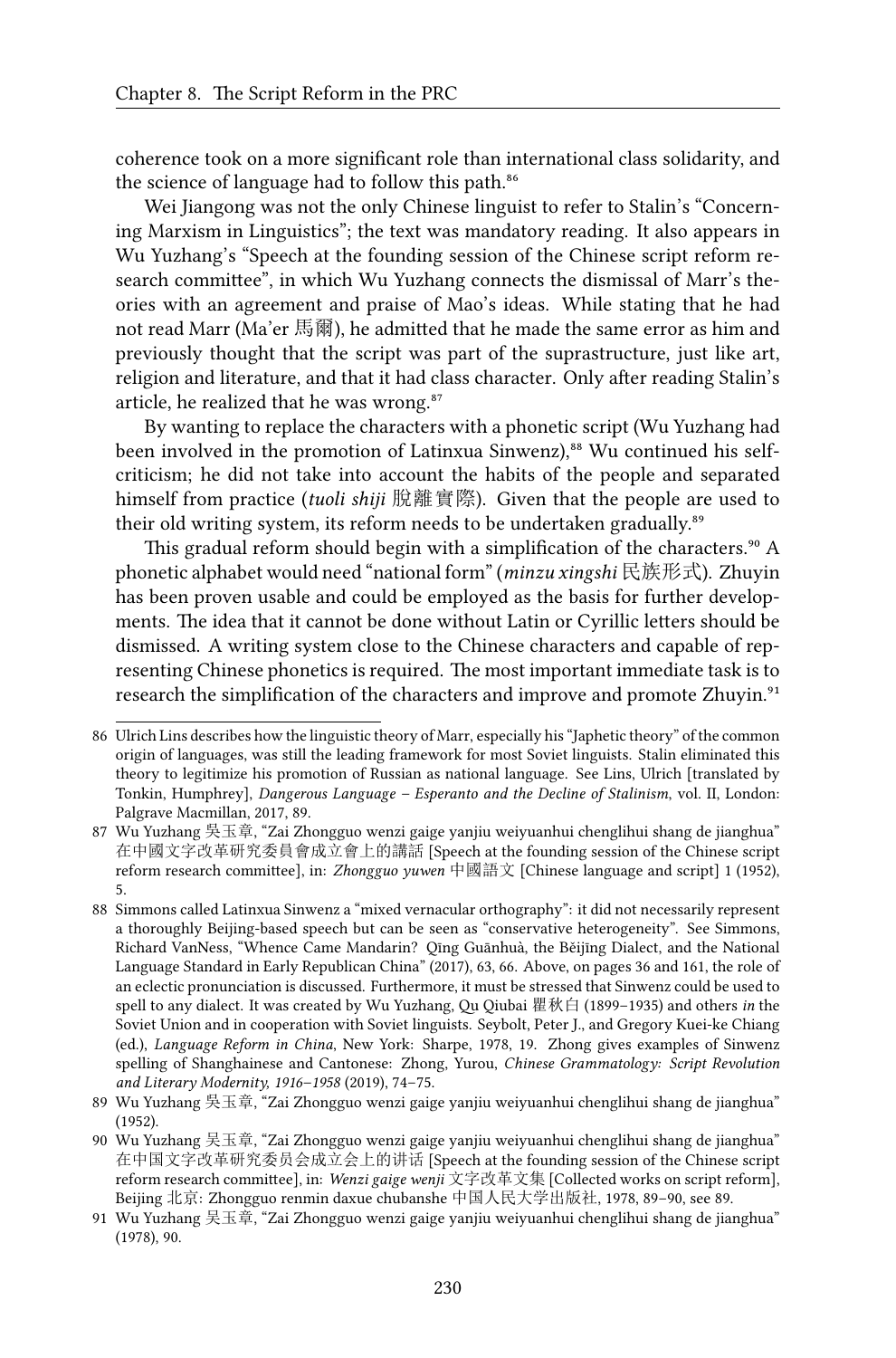The call for a "national form" of a Chinese phonetic spelling was the catchphrase for all language reformers. At the founding session of the Script reform research committee, Guo Moruo, Ma Xulun and Wu Yuzhang state in their speeches, published in the first edition of *Zhongguo yuwen*, that this was Mao Zedong's instruction.<sup>92</sup>

The linguists and language planners refer to a dialogue about language and script between Mao Zedong and Josef Stalin that allegedly took place in 1949. Mao indeed traveled to Moscow and met Stalin on December 16, 1949.<sup>93</sup> The Russian meeting minutes, however, do not indicate that the subject was discussed.<sup>94</sup> Neither does Mao's *nianpu*.<sup>95</sup> It is possible that the issue was discussed before or after the official part of the meeting.

The evidence we do find, however, is quite scant. Hu Qiaomu 胡喬木 (1912– 1992)<sup>96</sup> covers this issue retrospectively. He states that Mao originally favored latinization of the Chinese characters: replacing them with a Latin script. However, after speaking with Stalin, Mao changed his approach and instead supported the simplification (*jianhua*) of the characters and the promulgation of Hanyu Pinyin as auxiliary transcription. Stalin told Mao that the Chinese characters were too hard to learn (*tai nan ren* 太难认) and asked if it would be possible to develop a "nationalized" (*minzuhua* 民族化) transcription scheme not based on the alphabet of another country.<sup>97</sup>

The most quoted source for this elusive dialog is Zhou Youguang<sup>98</sup> who clearly states only unofficial internal communication reached language reformers at the time. Apparently, Mao asked Stalin how to approach Chinese script reform, and Stalin replied that since China is such a great country, it should use its own script. As a result, Mao advocated a transcription scheme with national form (*minzu*

<sup>92</sup> Guo Moruo 郭沫若, "Zai Zhongguo wenzi gaige yanjiu weiyuanhui chengli hui shang de jianghua" 在中國文字改革研究委員會成立會上的講話 [Speech at the founding session of the Chinese script reform research committee], in: *Zhongguo yuwen* 中國語文 [Chinese language and script] 1 (1952), 3. Ma Xulun 馬敘倫, "Zhongguo wenzi gaige yanjiu weiyuanhui chenglihui kaihuici" (1952). Wu Yuzhang 吴玉章, "Zai Zhongguo wenzi gaige yanjiu weiyuanhui chenglihui shang de jianghua" (1978).

<sup>93</sup> Wingrove, Paul, "Mao in Moscow, 1949–50: Some new archival evidence", in: *Journal of Communist Studies and Transition Politics* 11.4 (1995), 309–334, see 315.

<sup>94</sup> Rozas, Danny [transl.] (ed.), "Record of Conversation between I.V. Stalin and Chairman of the Central People's Government of the People's Republic of China Mao Zedong on 16 December 1949", URL: https: / / digitalarchive .wilsoncenter . org / document /111240# document - 1 (visited on Apr. 4, 2022). (Archive of the President, Russian Federation (APRF), fond (f.) 45, opis (op.) 1, delo (d.) 329, listy (ll.) 9-17., record ID: 111240)

<sup>95</sup> Pang Xianzhi 逄先知, Feng Hui 冯蕙 (et al.) (ed.), *Mao Zedong nianpu (1949–1976)* 毛泽东年谱(一 九四九——一九七六)[Chronological biography of Mao Zedong (1949–1976)], vol. 1, Beijing 北京: Zhongyang wenxian chubanshe 中央文献社出版, 2013, 58ff.

<sup>96</sup> Hu held several high ranking government positions in the PRC and was also Mao's personal secretary and president of the Xinhua 新華 News Agency.

<sup>97</sup> Hu Qiaomu 胡乔木, *Hu Qiaomu huiyi Mao Zedong* 胡乔木回忆毛泽东 [Hu Qiaomu remembers Mao Zedong], Beijing 北京: Renmin chubanshe 人民出版社, 1994, 23.

<sup>98</sup> Zhou was a veritable language reform veteran and "main architect and early advocate of Hanyu Pinyin", Mair, Victor H., "Zhong Youguang 周有光 (January 13,1906 – January 14, 2017)", in: *The Journal of Chinese Linguistics* 45.2 (2017), 500–507.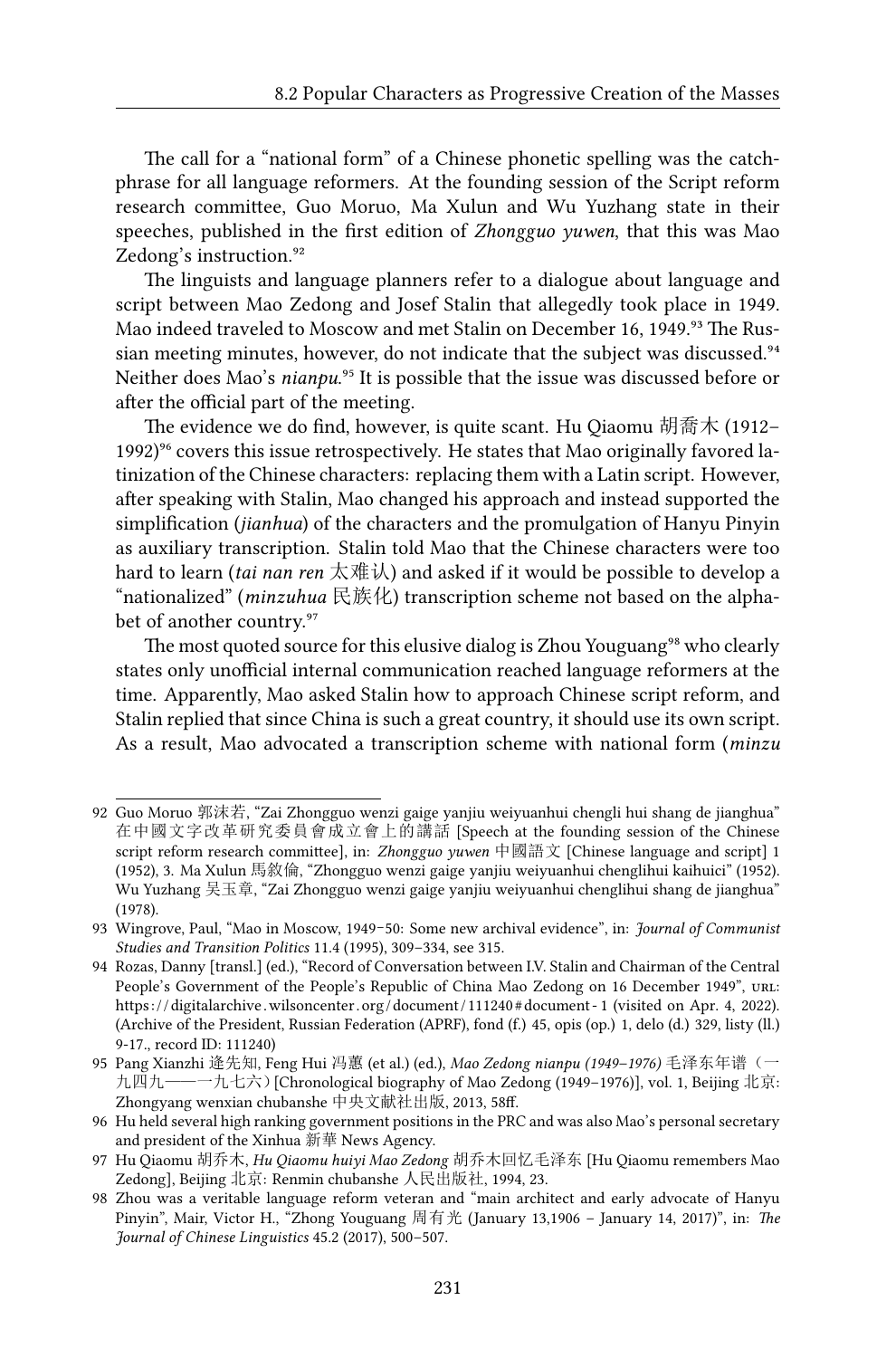*xingshi de pinyin fangan* 民族形式的拼音方案).⁹⁹ After three years of discussing different spelling schemes and not having reached a final decision on any of them (including the Cyrillic alphabet), Wu Yuzhang approached Mao Zedong, who then agreed to proceed with a latinized transcription.<sup>100</sup>

Wei Jiangong also referred to the "national form" as early as in May 1950, when his take on the class character had been slightly different. The change of attitude demonstrates how political winds changed the direction of scholarship. In *Guangming ribao* 光明日報 (Guangming Daily),<sup>101</sup> Wei postulates that using the Latin alphabet would mean succumbing to imperialism (*diguozhuyi* 帝國主 義). For him, the spoken word reflects the national form, and while language has class character (Wei would later have to rethink this), the national form does not.<sup>102</sup> The Chinese characters represent feudalism (*fengjianzhuyi* 封建主義) and destroy the true structure of (spoken) language with their square shapes. Wei ends with an enthusiastic call for script reform, namely to overthrow the feudalist Chinese characters (*fengjianzhuyi de hanzi* 封建主義的漢字).<sup>103</sup>

Wei Jiangong used the *Pravda* article "Concerning Marxism in Linguistics" by Stalin to demonstrate that the Chinese language and script exist for all members of society in all classes. "Elegant speech" (*yayu*) is a "jargon" connected to the ruling class that monopolized the script. According to Wei Jiangong, the existence of *yayu* was caused by the separation of language and script. This recalls a congruence of language and writing (*yan wen yizhi*) and the call for the abolition of the characters mentioned above (for example on page 67). Retrospectively, Wei Jiangong provided a Marxist explanation for the phenomena already discussed in the early 20th century.

While the May Fourth intellectuals criticized Chinese language and script as a whole, Wei Jiangong now puts the blame on the ruling class. While the script itself is indifferent to class, the ruling class nonetheless instrumentalized the script and incapacitated the lower classes by depriving them from their access to writing:

<sup>99</sup> The term *pinyin* here does not refer to Hanyu Pinyin, but "to spell sound" in general. Zhou Youguang 周有光, *Wo suo duguo de shiguang: Zhou Youguang bainian koushu* 我所渡過的時光:周有光百年口 述 [Zhou Youguang: One Hundred Years in Oral Narrative], Hong Kong: Xianggang zhongwen daxue chubanshe 香港中文大學出版社, 2015, 306. In many interviews, Zhou presented the same views, such as those quoted in Li, Yan, *China's Soviet Dream: Propaganda, Culture, and Popular Imagination* (Routledge Contemporary China Series), London; New York: Routledge, 2017, 69–70. See also Hessler, Peter, *Oracle Bones: A Journey through Time in China*, New York, NY: Harper Collins, 2007, 417.

<sup>100</sup> Zhou Youguang 周有光, *Wo suo duguo de shiguang: Zhou Youguang bainian koushu* (2015), 307.

<sup>101</sup> *Guangming ribao* was founded in 1949 as the mouthpiece of the Chinese Democratic League (one of the later termed "democratic parties"). In 1953, it became the joint organ of China's eight democratic parties; in the course of the Anti-Rightist Movement, it was taken over by the CCP because it published the fiercest criticism against the CCP in the Hundred Flowers Campaign. Zhao, Yuezhi, *Media, Market and Democracy in China: Between the Party Line and the Bottom Line*, Urbana: University of Illinois Press, 1998, 17, 21, 199.

<sup>102</sup> Wei Jiangong 魏建功, "Yuwen de minzu xingshi" 語文的民族形式 [The national form of language and script], in: *Wei Jiangong wenji* 魏建功文集 [Collected works of Wei Jiangong], ed. by Ye Xiaochun 叶 笑春, Rong Wenmin 戎文敏, Zhou Fang 周方 and Ma Zhenxing 马镇, vol. 4, Nanjing 南京: Jiangsu jiaoyu chubanshe 江苏教育出版社, 2001, 410–411, see 410.

<sup>103</sup> Wei Jiangong 魏建功, "Yuwen de minzu xingshi" (2001).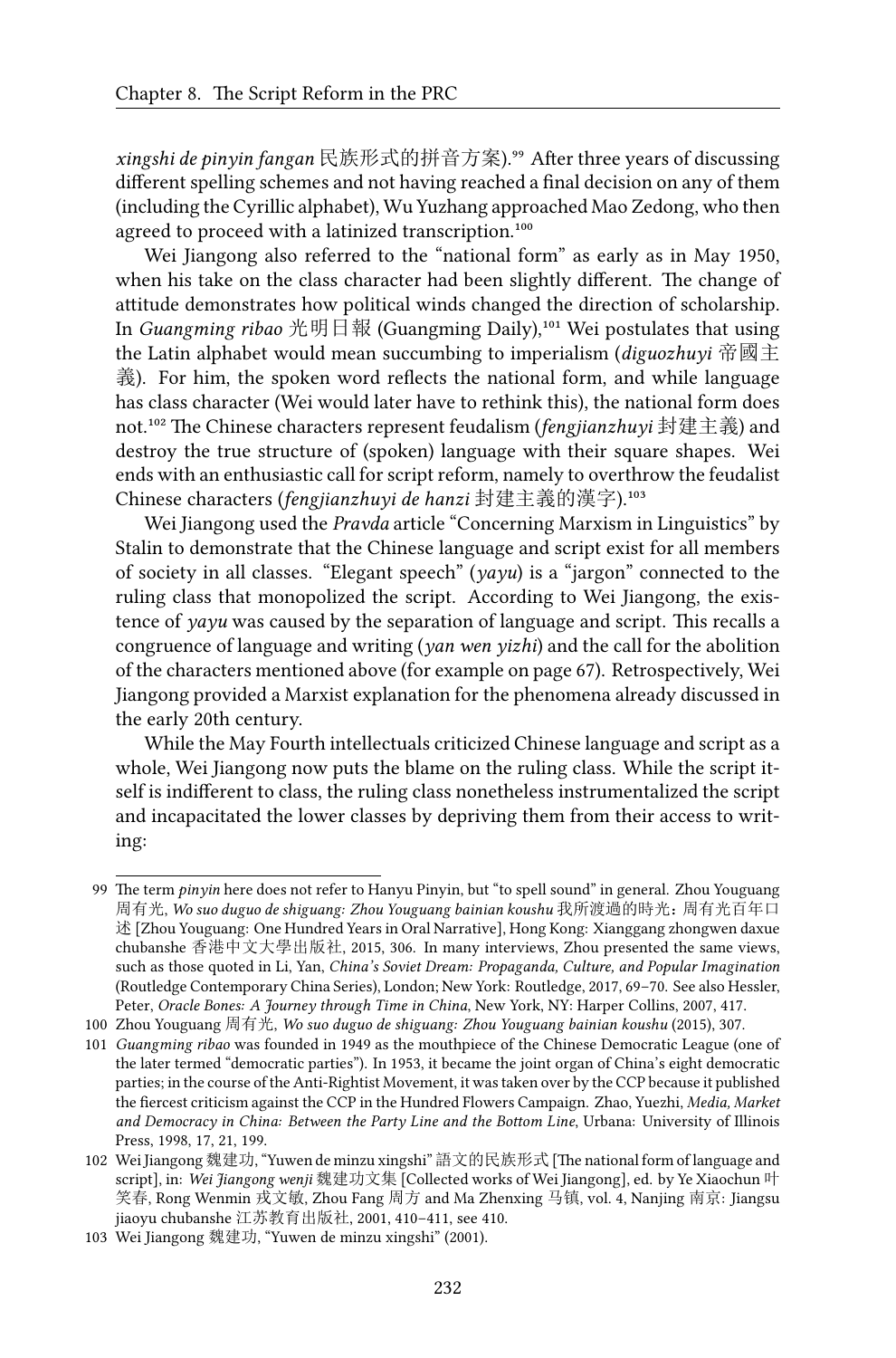所以一般壟斷文字的人動不動要說由人民大眾創造出來的新生字是"俗 字"。……"俗"本是"通俗"、"大家慣用"的意思。但是這些人向來不 這麼理解。他們看不起這些來自民間的新體字, 把"俗"對著一個抽象 的"雅"。"雅"的古義是有規範、正軌的意思。這樣一來,提到"俗字" 就跟"不規範"、"非正軌"的概念聯在一處了!104

Therefore, the people who monopolized the script often called the new characters that were created by the masses "*suzi*". […] *Su* actually means "popular", "what everybody constantly uses". But those people have not understood it like that until now. They looked down on these new characters from the people and juxtaposed an abstract *ya* to *su*. The old meaning of *ya* is "normed / standardized", "correct". In this way, the popular characters were associated with the "non-standardized" and "incorrect"!

According to Wei Jiangong, the script reform enabled the rediscovery of this historical material of the *suzi* and the use of it as the basis for the simplified script. People should overcome the misconception that anything that is popular or vulgar is incorrect.<sup>105</sup>

### **8.3 The Script Reform in Comparison to the** *Guoyu* **Movement**

The discussion of the script reform in this dissertation functions as an antithesis to the national language promotion. By describing the relationship between the script reform and the *guoyu* project, I would like to point out differences as well as similarities. Class struggle rhetoric replaced nationalist rhetoric. While the "elegant" *ya* was said to be the standard during the promotion of the national language and *su* was discarded as "vulgar" in the ROC, *ya* was seen as oppressive in the PRC. The source of the standard became *su*, which was can be best translated as "popular".

At first glance, both concepts seem to oppose each other. However, they also provide a dimension of continuity. In the 1920s, during the "Tiger debate" (see page 74 ff), Wei Jiangong criticized the notion of the "refined"*wenya*: he perceived it as exclusive and as a cover-up for misanthropy. The rise of communism is sometimes seen as a result of the May Fourth movement, and if we look at the PRC devaluation of *ya* we find clear similarities.

If we take the concept *su* into consideration, which Wei Jiangong claimed to be unsuitable as a standard when he was in Taiwan, we will see that it also provides a different perspective if we consider the May Fourth era. Back then, *suhua* under the new label *baihua* was advocated. If we go even further back in history, we find Zhu Xi 朱熹 (1130–1200), who saw the vernacular in the concept *su*, which enables the teachings to be directly accessible, not clouded by excessive "elegance".<sup>106</sup>

<sup>104</sup> Wei Jiangong 魏建功, "Wenzi gaige wenti he zhengzifa (wenzi guifan) wenti" (2001), 620.

<sup>105</sup> Wei Jiangong 魏建功, "Wenzi gaige wenti he zhengzifa (wenzi guifan) wenti" (2001), 620.

<sup>106</sup> Vetrov, Viatcheslav, "Zhu Xi's Sayings in Search of an Author: The Vernacular as a Philosophical *lieu de mémoire*", in: *Monumenta Serica* 59 (2011), 73–98.